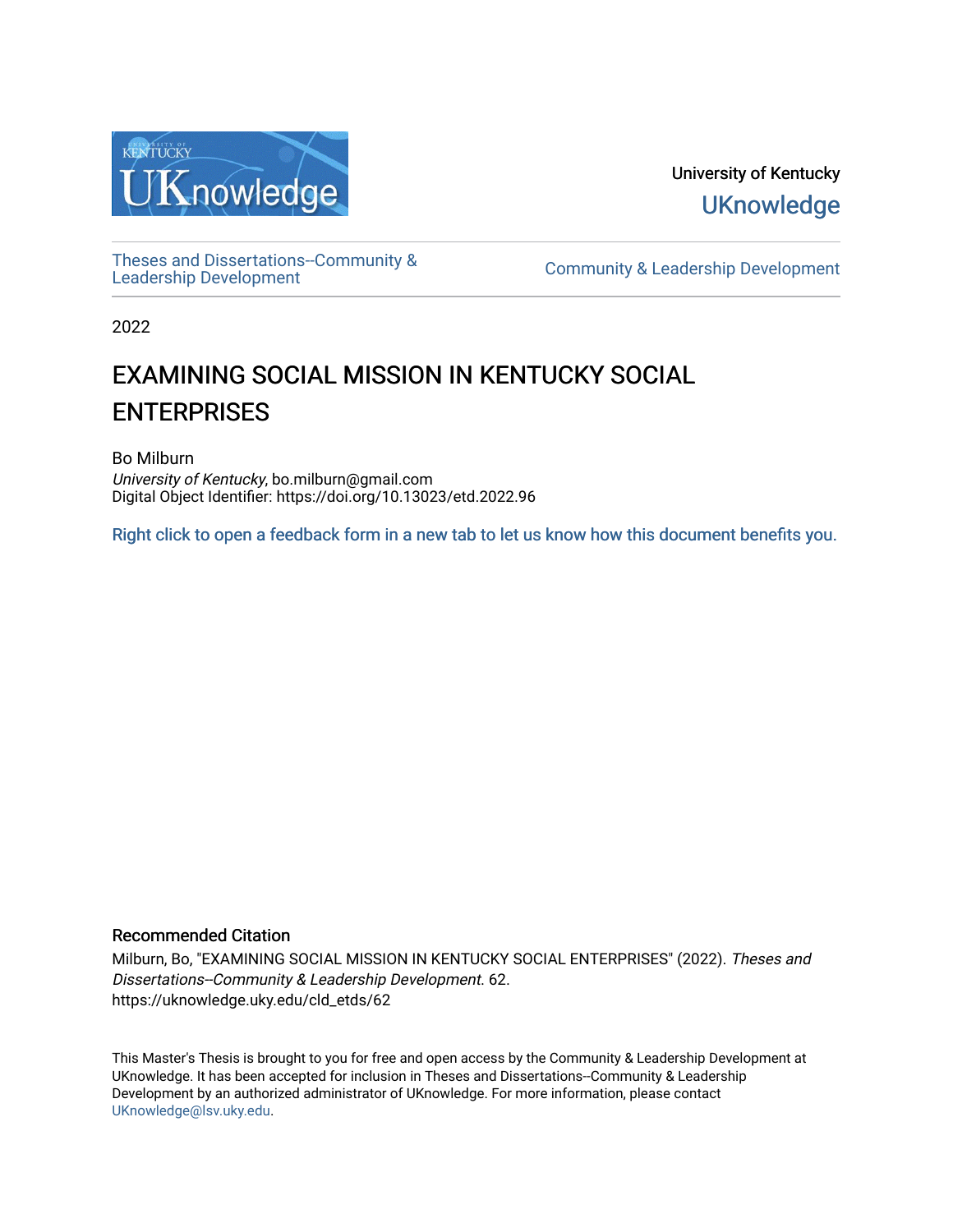### STUDENT AGREEMENT:

I represent that my thesis or dissertation and abstract are my original work. Proper attribution has been given to all outside sources. I understand that I am solely responsible for obtaining any needed copyright permissions. I have obtained needed written permission statement(s) from the owner(s) of each third-party copyrighted matter to be included in my work, allowing electronic distribution (if such use is not permitted by the fair use doctrine) which will be submitted to UKnowledge as Additional File.

I hereby grant to The University of Kentucky and its agents the irrevocable, non-exclusive, and royalty-free license to archive and make accessible my work in whole or in part in all forms of media, now or hereafter known. I agree that the document mentioned above may be made available immediately for worldwide access unless an embargo applies.

I retain all other ownership rights to the copyright of my work. I also retain the right to use in future works (such as articles or books) all or part of my work. I understand that I am free to register the copyright to my work.

### REVIEW, APPROVAL AND ACCEPTANCE

The document mentioned above has been reviewed and accepted by the student's advisor, on behalf of the advisory committee, and by the Director of Graduate Studies (DGS), on behalf of the program; we verify that this is the final, approved version of the student's thesis including all changes required by the advisory committee. The undersigned agree to abide by the statements above.

> Bo Milburn, Student Dr. Ronald J Hustedde, Major Professor Dr. Patricia Dyk, Director of Graduate Studies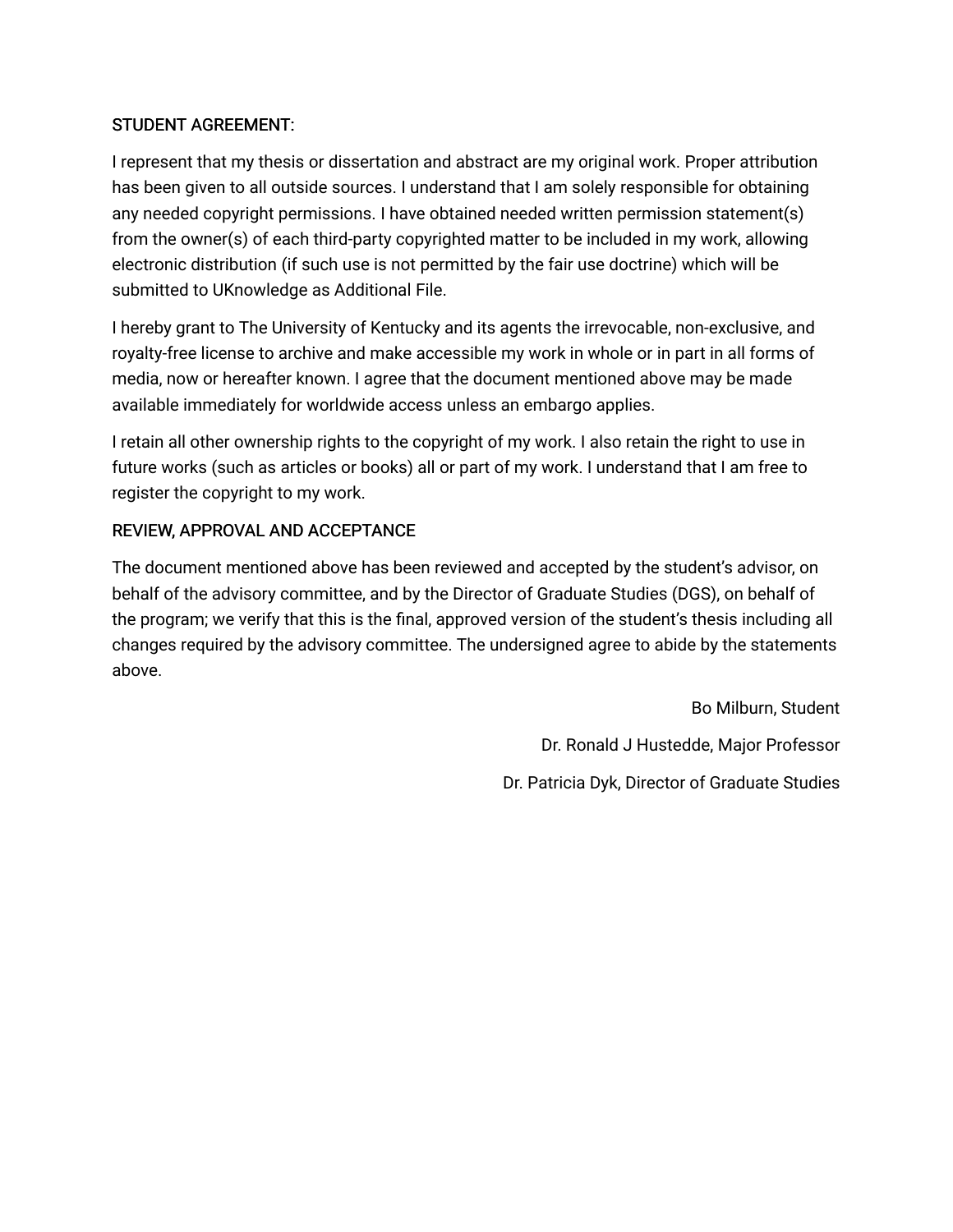### EXAMINING SOCIAL MISSION IN KENTUCKY SOCIAL ENTERPRISES

\_\_\_\_\_\_\_\_\_\_\_\_\_\_\_\_\_\_\_\_\_\_\_\_\_\_\_\_\_\_\_\_\_\_\_\_\_\_\_\_

### THESIS  $\mathcal{L}_\text{max}$  and  $\mathcal{L}_\text{max}$  and  $\mathcal{L}_\text{max}$  and  $\mathcal{L}_\text{max}$

A thesis submitted in partial fulfillment of the requirements for the degree of Master of Science in Community and Leadership Development, in the College of Agriculture, Food and Environment at the University of Kentucky

By

Bo Milburn

Lexington, Kentucky

Director: Dr. Ronald J Hustedde Professor of Community and Leadership Development

Lexington, Kentucky

2022

Copyright © Bo Milburn 2022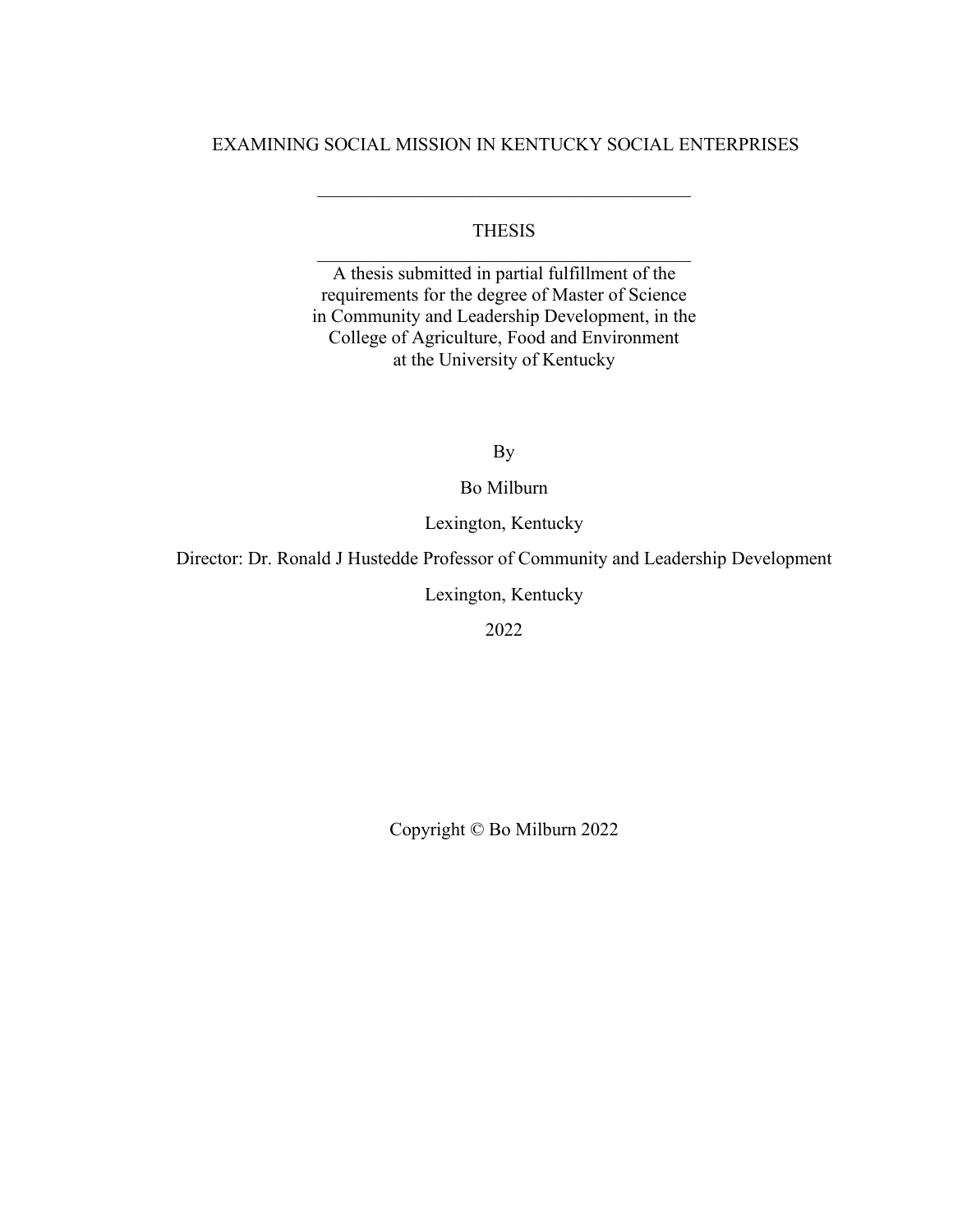### ABSTRACT OF THESIS

### Examining Social Mission in Kentucky Social Enterprises

Social Enterprises are business entities that incorporate social value creation into their business operations. This study aims to investigate, explore and share key insights gained through the lived experience of owners or managers of these organizations. The reputational method of sample selection was used to identify informed individuals who participated in interviews to share phenomenological knowledge by telling the stories of their organizations, describing how they manage the balance between profitability and sustainability, sharing observations about the influence of social mission at their firms and other insights. Participants identified stronger relationships between coworkers, increased professional creativity, and greater employee engagement as themes directly related to the inclusion of social mission. Participants also identified the importance and value of the relationship between themselves and those they are working to serve. This exploratory study highlighted the significance and need for more targeted future research to investigate the themes present.

KEYWORDS: Entrepreneurship, Small Business Development, Social Enterprise

Bo Milburn

*(Name of Student)* 

02/01/2022

Date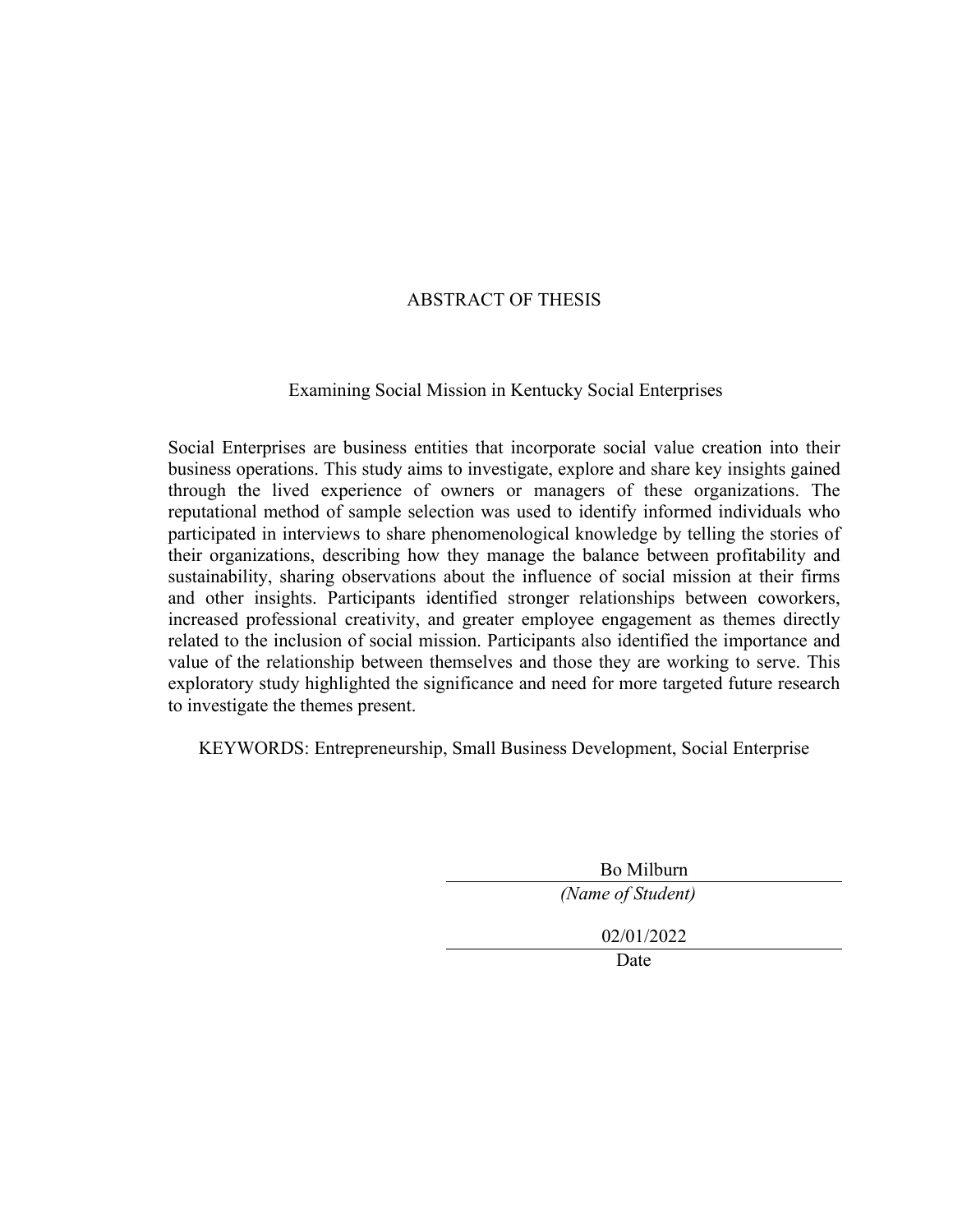Examining Social Mission in Kentucky Social Enterprises

By Bo Milburn

> Dr. Ronald J Hustedde Director of Thesis

Dr. Patricia Dyk Director of Graduate Studies

February 2022

Date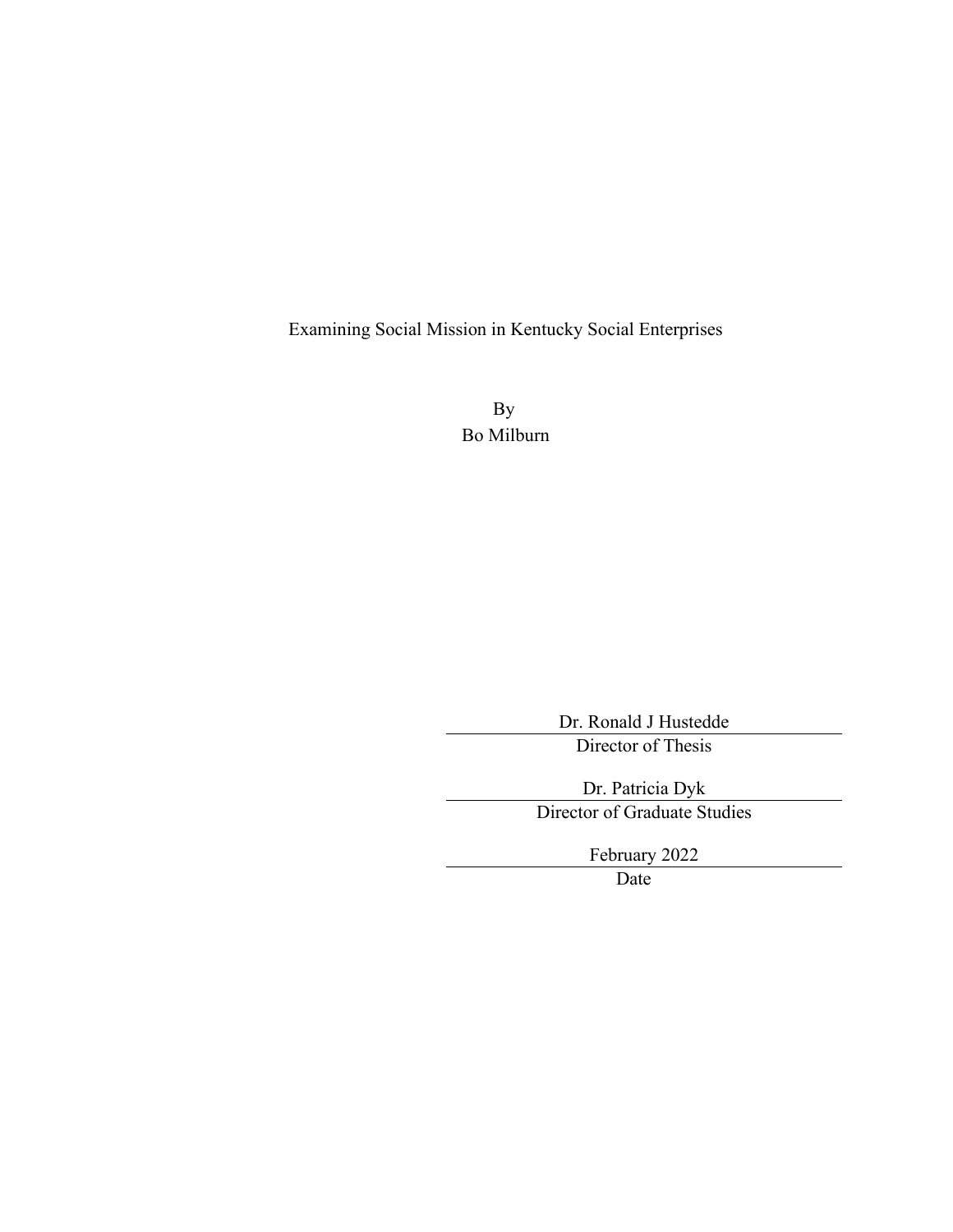## TABLE OF CONTENTS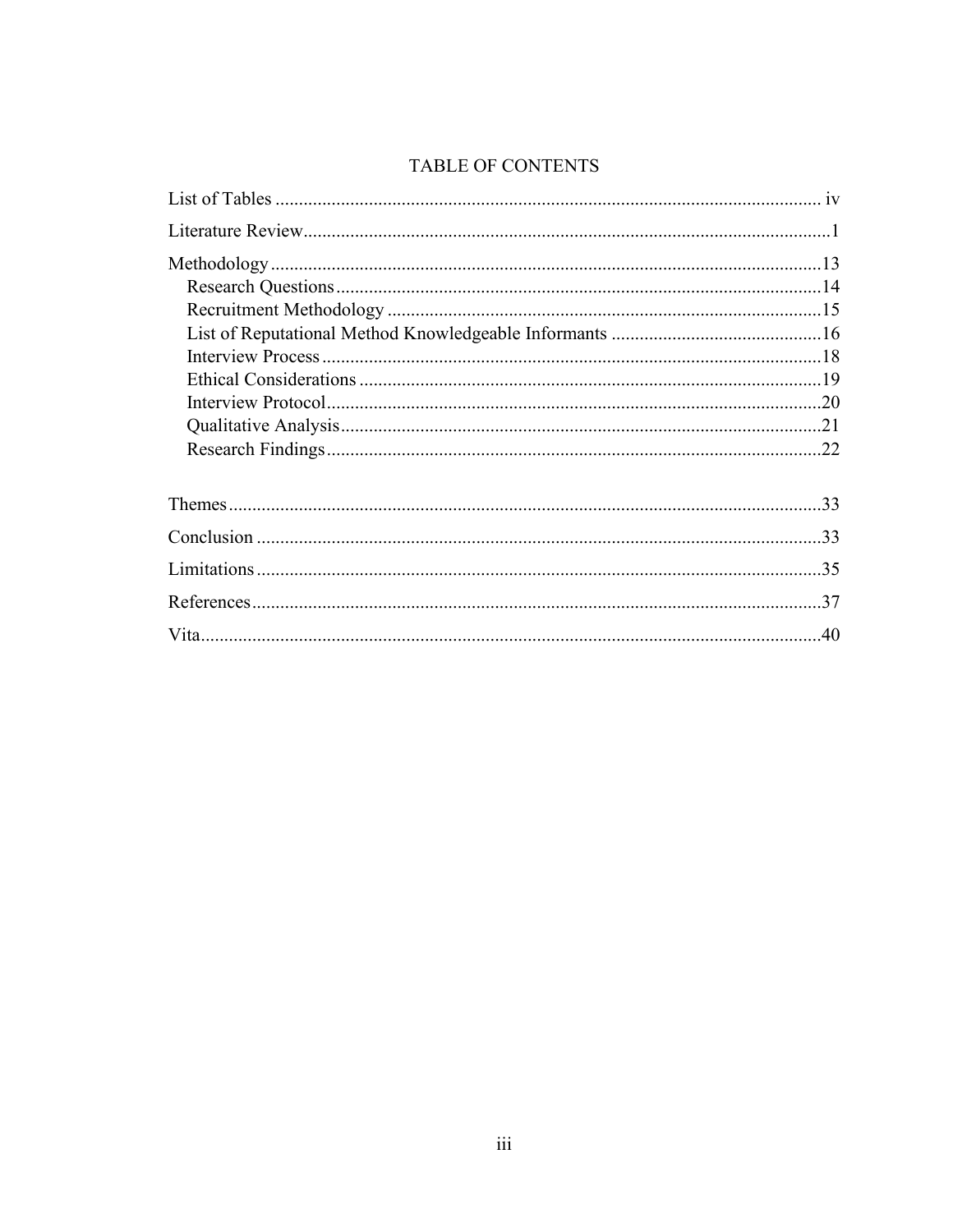### LIST OF TABLES

|--|--|--|--|--|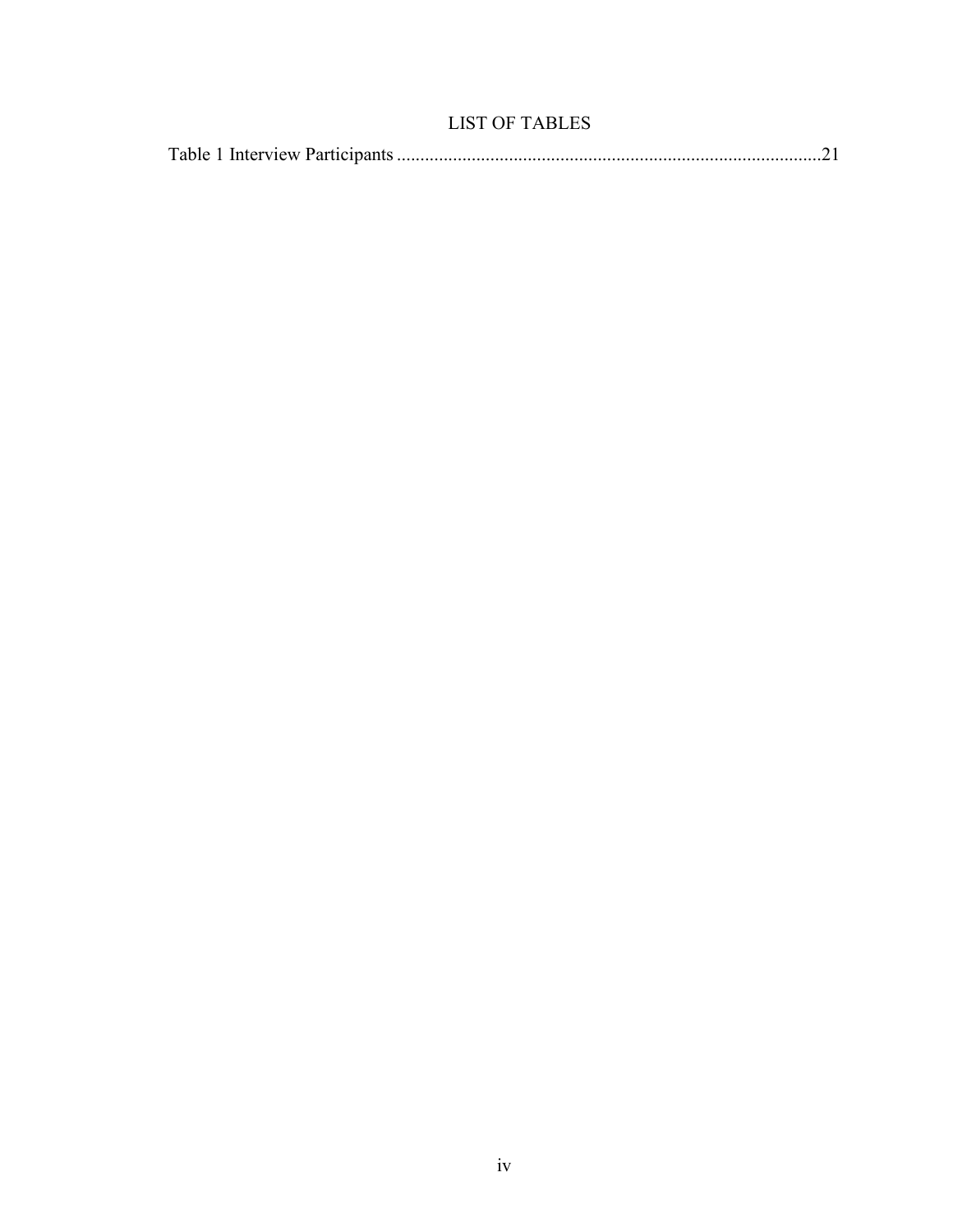#### LITERATURE REVIEW

"In the past jobs were about muscles, now they're about brains, but in the future they'll be about the heart." (Elkann & Shafik, 2018)

What exactly is a social enterprise? Answering this question in a clear and concise manner is difficult, due in part to the recent emergence of popular study in the field. A formal definition describes these organizations as "individuals and teams that use a business logic in a novel and entrepreneurial way to improve the situation of segments of the population that are excluded, marginalized, or suffering. (Peredo & McLean, 2006) This is an effective definition, but it lacks clarity. "Improving the situation" is vague. It can be argued that all businesses that pay employees and create access to markets make some beneficial contribution to their community, even if no social goals have been formally identified. It is challenging to define what criteria are most appropriate to build a classification system to determine which organizations belong and which do not. Evaluating through such a binary lens of in-or-out is ineffective when you consider the dynamic variance and diversity of organizations, initiatives, structures, teams, individuals, operations and approaches that exist between small businesses. This is not only true in large cities, but this same heterogeneous variety exists even when comparing commerce in a town with a smaller infrastructure and workforce. The most appropriate way to consider a social enterprise and evaluate this distinction critically is by viewing these organizations on a continuum. There are infinite ways that businesses can attempt to meet social needs. They can address problems actively, passively and all to various levels of impact.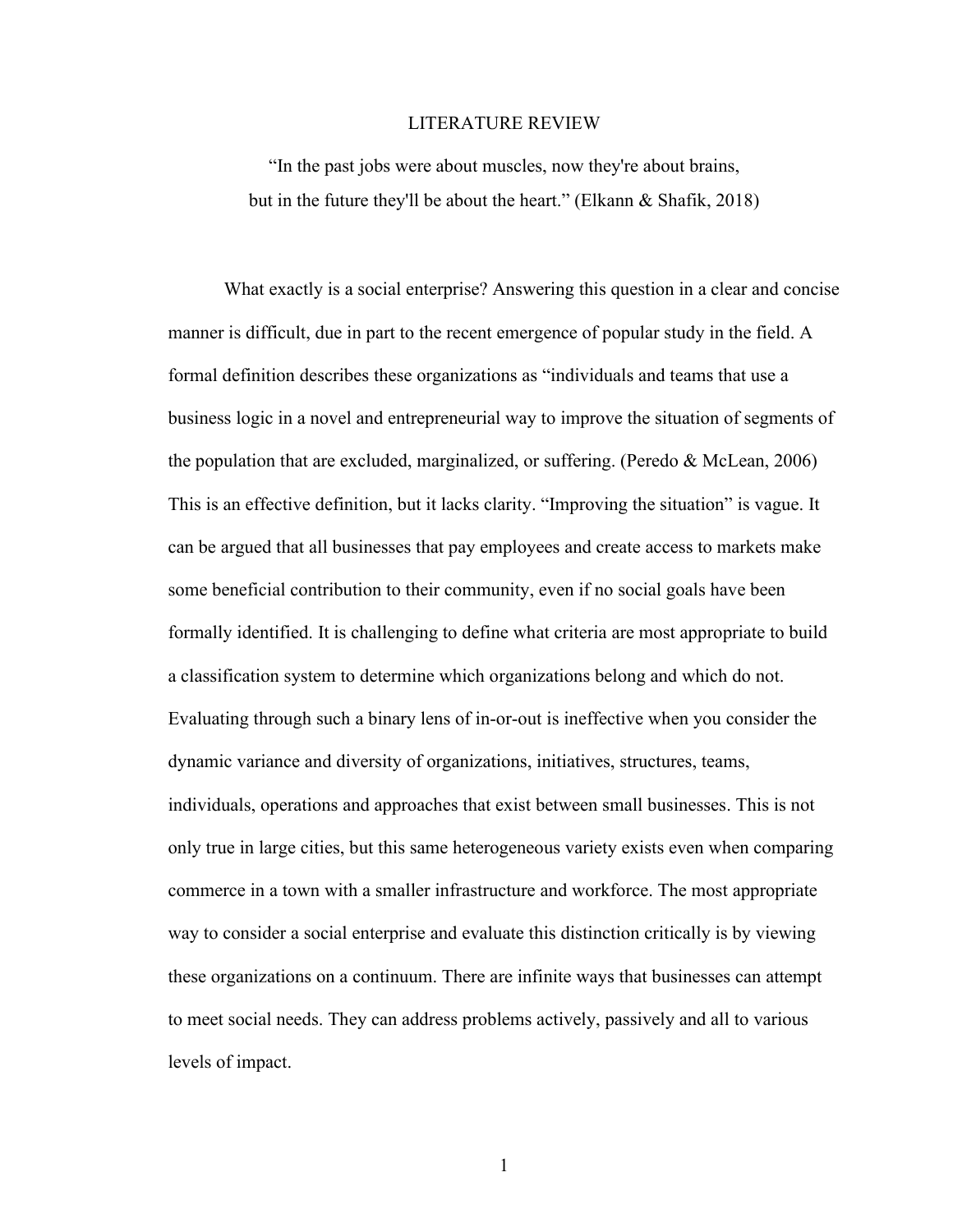Social entrepreneurship has the potential to be a powerful and constructive tool for communities -- it has been identified as a powerful mechanism to confront poverty, empower women, catalyze social transformation, foster inclusive growth in subsistence marketplaces and bring about institutional change (Saebi et al., 2018) There are infinite ways to create social change because there is an equally ceaseless, unique set of challenges facing our communities.

Connecting businesses that set out to make a positive impact in their communities creates a large umbrella classification. Under it, there is a place for an individual trying to earn a living by selling local produce at a farmer's market as well as a single employee who is part of a community-based enterprise that employs hundreds to offer lending opportunities. Both approaches are very different, but they both seek social and monetary value.

This classification also includes organizations that offer second chance employment opportunities to people who struggle to gain employment because of past circumstances, such as substance abuse issues, incarceration or disabilities. This spectrum of social entrepreneurs includes organizations that give back a percentage of sales as a charitable donation to fund a social mission, encouraging their employees and customers to feel a sense of satisfaction when they purchase or use a product, knowing that good is being yielded somewhere. In evaluating social enterprises, it is more constructive to use critical inquiry and consideration to evaluate the outcomes being generated by this organization. What impact is this work having in the community? What experiences and lessons are employees gleaning? What is unique about the relationships that employees experience that is distinct from more traditional enterprises? What outcomes do the staff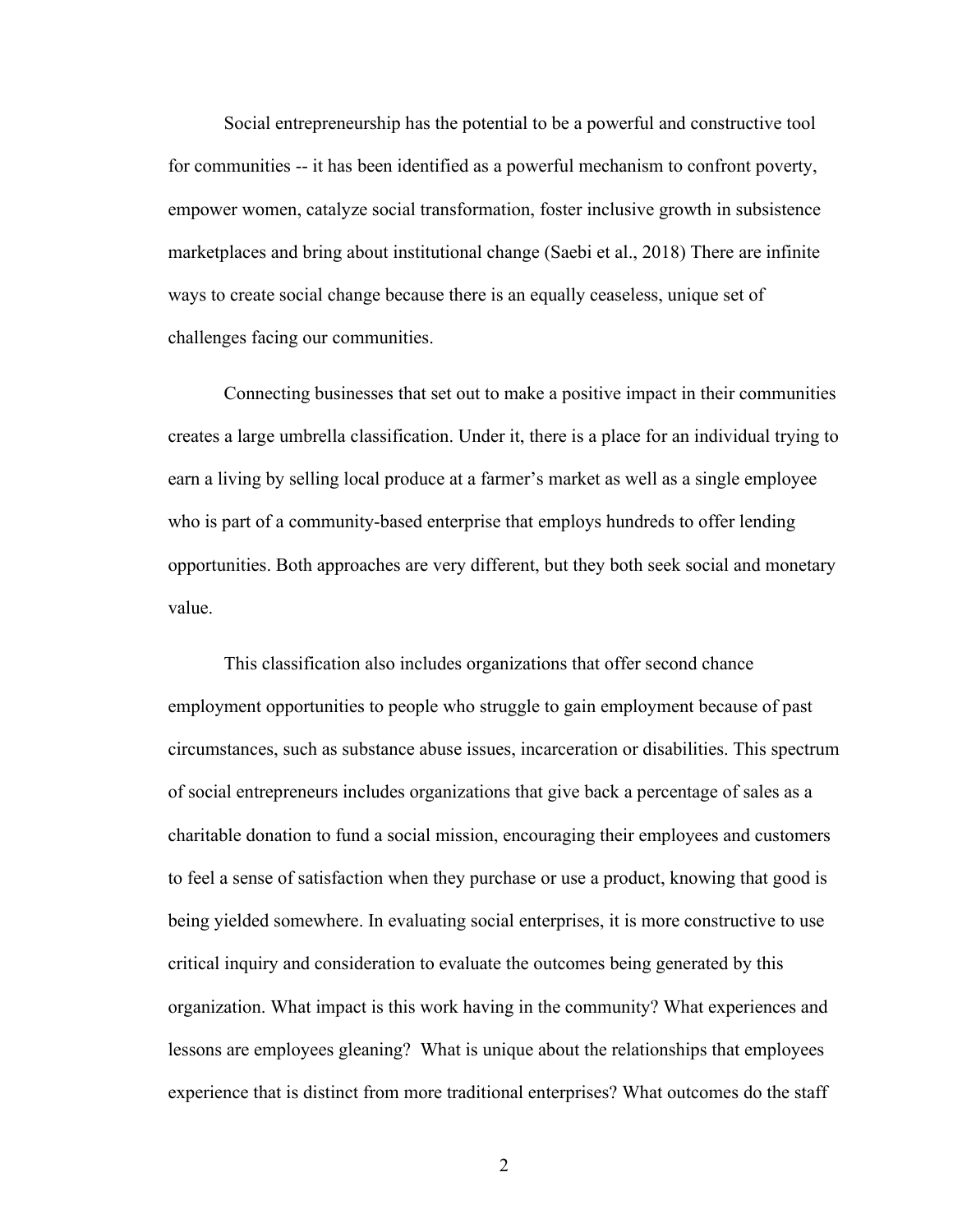members experience? Have their career experiences influenced other areas of their life outside of work? It can be asserted that this information is more valuable than constructing criteria to determine who does and does not deserve to be considered a social enterprise.

Maintaining the social profile of a social enterprise can be considered as an added dimension of mission to an existing operation and in some cases, the mission is more complex that seeking a singular outcome. The integration of mission and goals can be complex. Jeffrey Hollender, founder of Seventh Generation, a national disinfectant and cleaning product brand described the three missions of his organization. He stated that the first mission is to provide safer and healthier household products to consumers. Equally important to that goal is to both educate people about environmental, social, and health issues as well as inspire them to believe that through their actions they can make a difference. A third mission is to create a working experience for the people at the company that is better and more fulfilling than they have had anywhere else and that allows them an opportunity to grow and develop as human beings. The team hoped to be a model for what was possible in terms of integrating mission with financial objectives.

Generating financial wealth and social value are not always perceptibly different from each other. For the purposes of this research, we are considering all individuals and organizations that formally attempt social value as social enterprises. This liberates us from getting distracted by attempting to determine who belongs and who does not. It allows us to create an inclusive umbrella and frees us to spend more time critically exploring more important components like the transformative impacts these organizations are having within their communities.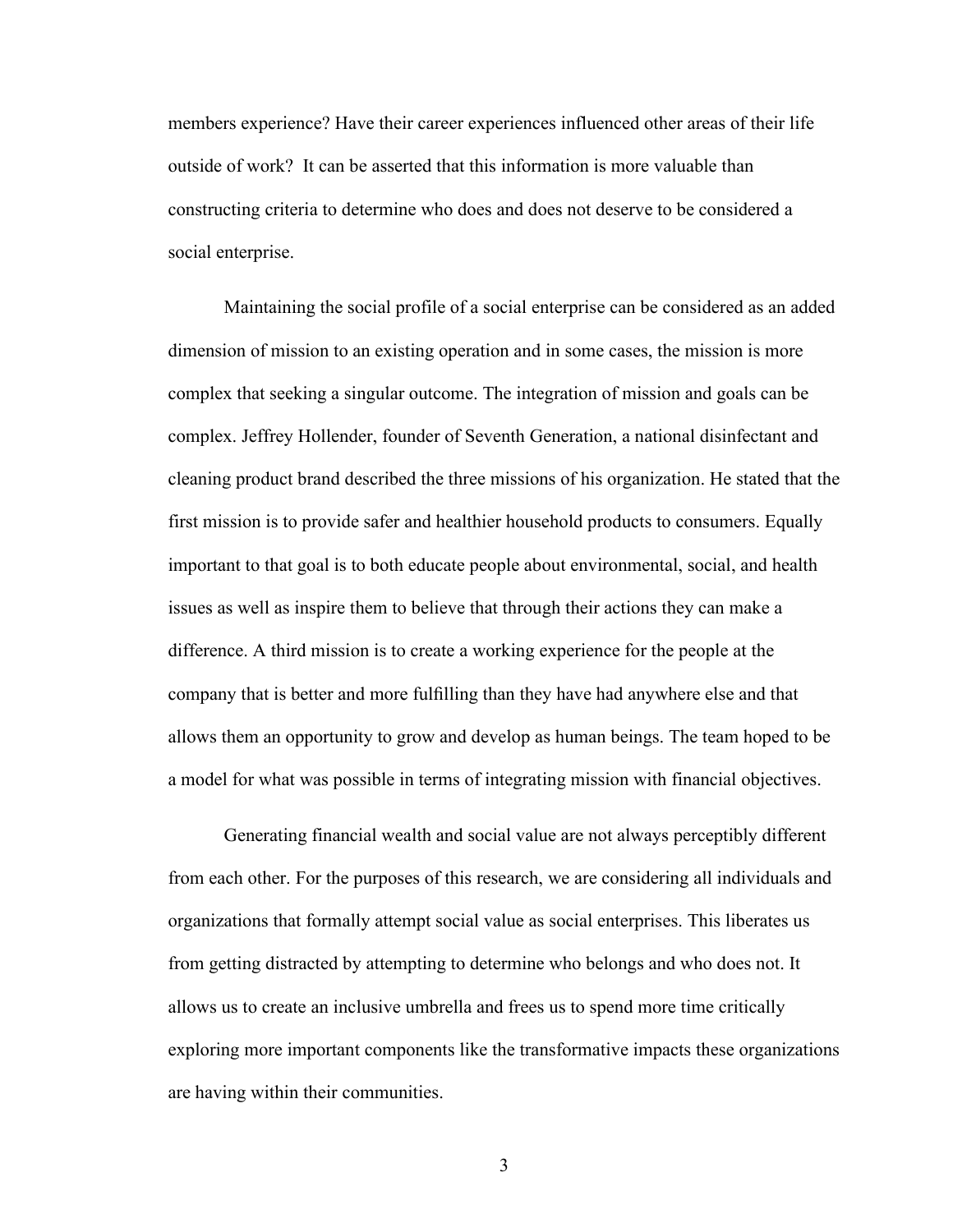Location and place are critically important to all enterprises, and especially relevant to small businesses. Small businesses have more interaction between the agents of the organization and the customers being served. This interaction builds lasting connections and relationships that contribute to the strength and sustainability of organizations. Location often determines the populations and markets served as well as the potential employees who will make up the team. Different communities have access to various unique assets that benefit them and contribute to their collective identity, and these factors can be measured through the process of Community Asset Mapping.

Asset mapping involves documenting the tangible and intangible resources of a community, viewing it as a place with assets to be preserved and enhanced, not deficits to be remedied. Kretzmann and McKnight (1993) are credited with developing the concept of asset-based community development (ABCD), which draws on appreciative inquiry; recognizes the important of social capital (relationships that foster trust and reciprocity) ; participatory approaches to development, which are based on principles of empowerment and ownership; collaborative economic development models that place priority on making the best use of a community's resource base; and efforts to strengthen civil society by engaging people as citizens rather than clients. Assets may be persons, physical structures, natural resources, institutions, businesses, or informal organizations. The ABCD process involves the community in making an inventory of assets and capacity, building relationships, developing a vision of the future, and leveraging internal and external resources to support actions to achieve it. Asset mapping is positive and realistic because it starts with a community's strength and is inclusive. (Kerka, 2003, pg 3)

Enterprises are built from components of their communities, supporting that they are fundamentally bound to their place of origin. These individual citizens, collaborating and sharing ideas to meet the specific needs within their communities create business opportunities tailored to their unique needs. Communities experience dynamic and changing problems but they possess dynamic, evolving assets to meet these needs.

Small businesses, especially mom-and-pop operations and retail stores where

employees interact with customers, consist of individuals who are all experiencing the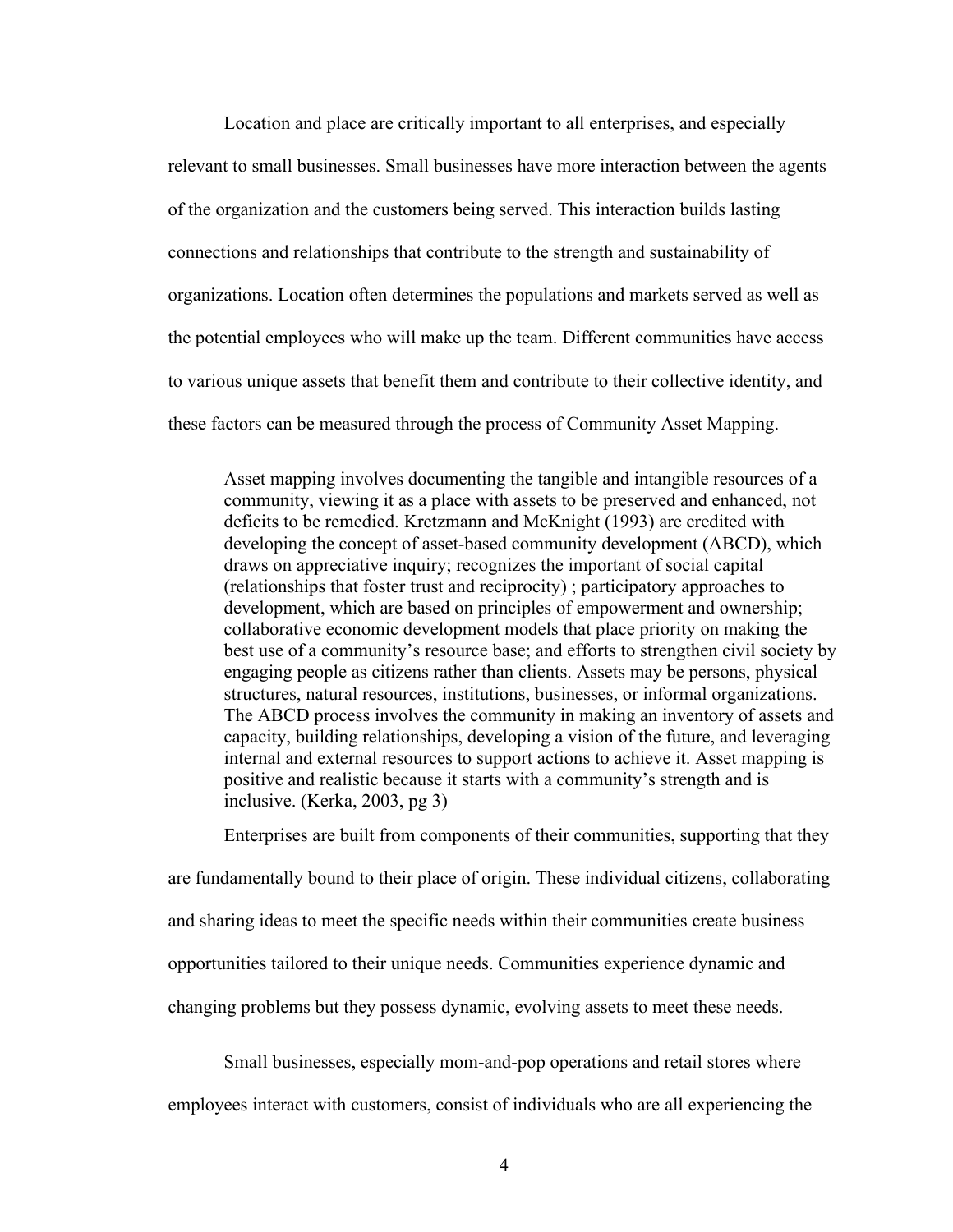unique attributes and assets that tether them to a certain place. The significance of setting is so relevant that the theories of embeddedness and structuration are integral to the field of social entrepreneurship. The embeddedness theory supports that

Economic environments are embedded in social and structural relationships that modify neoclassical predictions of atomistic economic behavior. We believe that social entrepreneurship, like entrepreneurship in the business sector, cannot be understood in a purely economic sense but needs to be examined in light of the social context, and the local environment. Thus, we see the concept of embeddedness as the nexus between the ideas and theoretical perspectives introduced in the following sections: structuration theory, institutional entrepreneurship, social capital, and social movements. (Mair & Marti Lanuza, 2005, p.40)

The interdependence between businesses and their communities supports the difficulty of their separation. A business without the context of setting and the specific variables influencing it is not the same organization. This is supported by the Theory of Structuration, which suggests that it is impossible to detach the agent (social entrepreneur) from the structure (community, society, setting, location). In essence, the values and behaviors of entrepreneurs influence structure and structure influences entrepreneurial values and behavior. There is an interconnection between community agency and its structure (Bourdieu, 1977; Giddens, 1979, 1984).

Social enterprises with strong community bonds have also been referred to as community-based enterprises (CBE). Peredo and Chrisman (2006) describe these organizations and emphasize the need for strong rootedness and cooperation between enterprise and location. They define the CBE as a community acting corporately as both entrepreneurs and as an enterprise in pursuit of the common good. Therefore, CBE is the result of a process, in which the community acts entrepreneurially, to create and operate a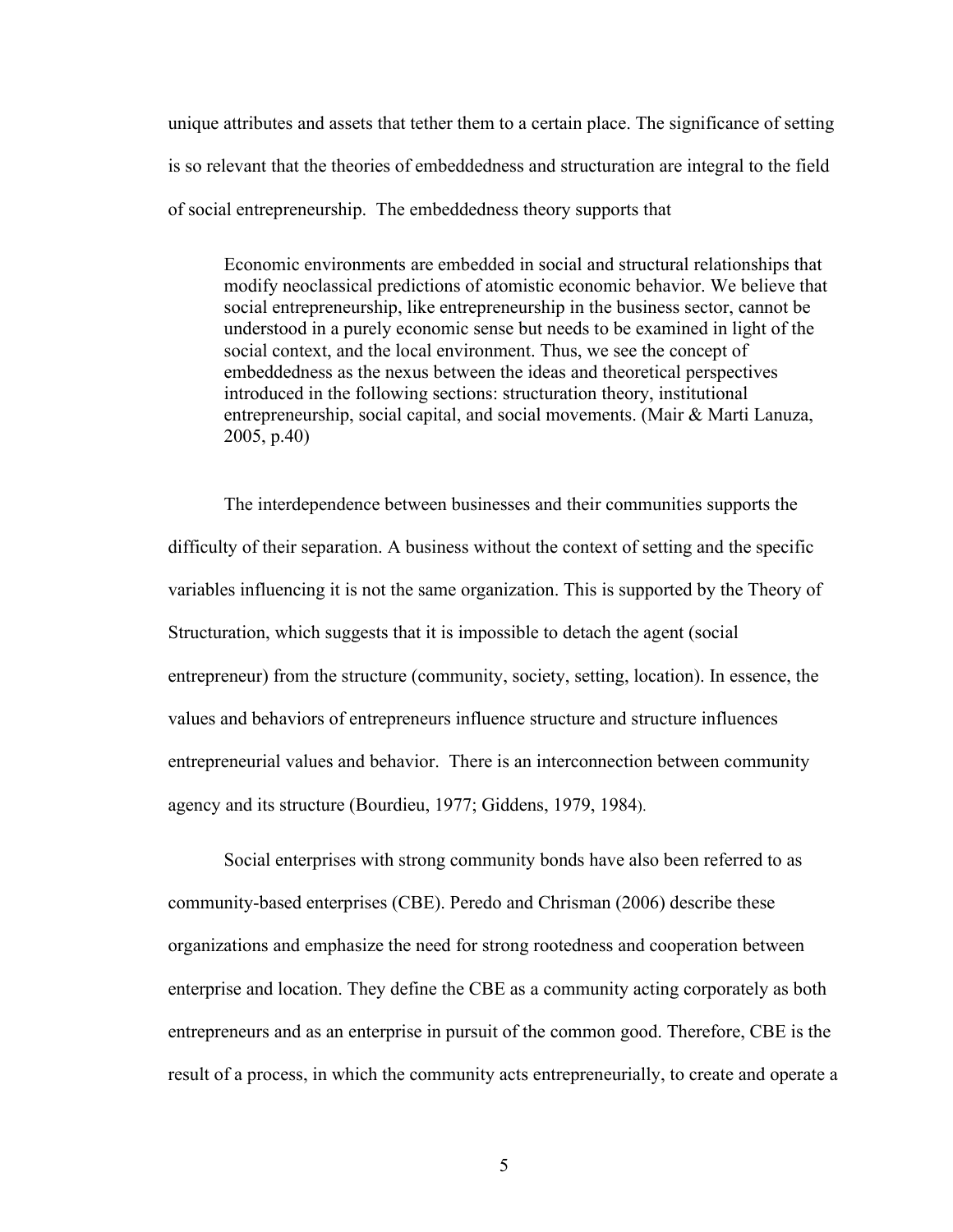new enterprise embedded in its existing social structure working to pursue the economic and social goals of the community. The CBE concept treats the community as completely endogenous to the enterprise and the entrepreneurial process meaning that in a CBE the community is simultaneously both the enterprise and the entrepreneur.

This concept of rootedness supports a prerequisite of healthy social capital to create an environment conducive to the sustainability of community-based enterprises. Social capital exists between individuals and organizations within a community. It is a measurement of their connections and interdependence. Most people recognize social capital as being the connections and trusting contacts that people make while living their lives. These contacts can then be used on a mutual and reciprocal basis to further the development of a community. (Kay, 2005) Social capital has been defined in a number of different ways. The initial concise definition of social capital has tried to encapsulate the key parts of the previous definitions. Social capital consists of resources within communities which are created through the presence of high levels of trust, reciprocity and mutuality, shared norms of behavior, shared commitment and belonging, and effective communication channels which are used to facilitate actions to benefit individuals, groups and the community. Most people can recognize social capital as being the connections and trusting contacts that people share while going about their daily business. These contacts can then be used on a mutual and reciprocal basis to further the development of a community. (Kay, 2005)

Two relevant components of social capital are bonding and bridging social capital.

Communities with strong bonding capital are characterized by great intensity of neighborly relations, a socially shared sense of strong bonds and trust, mutually recognized norms and strong informal social control, but at the same time, there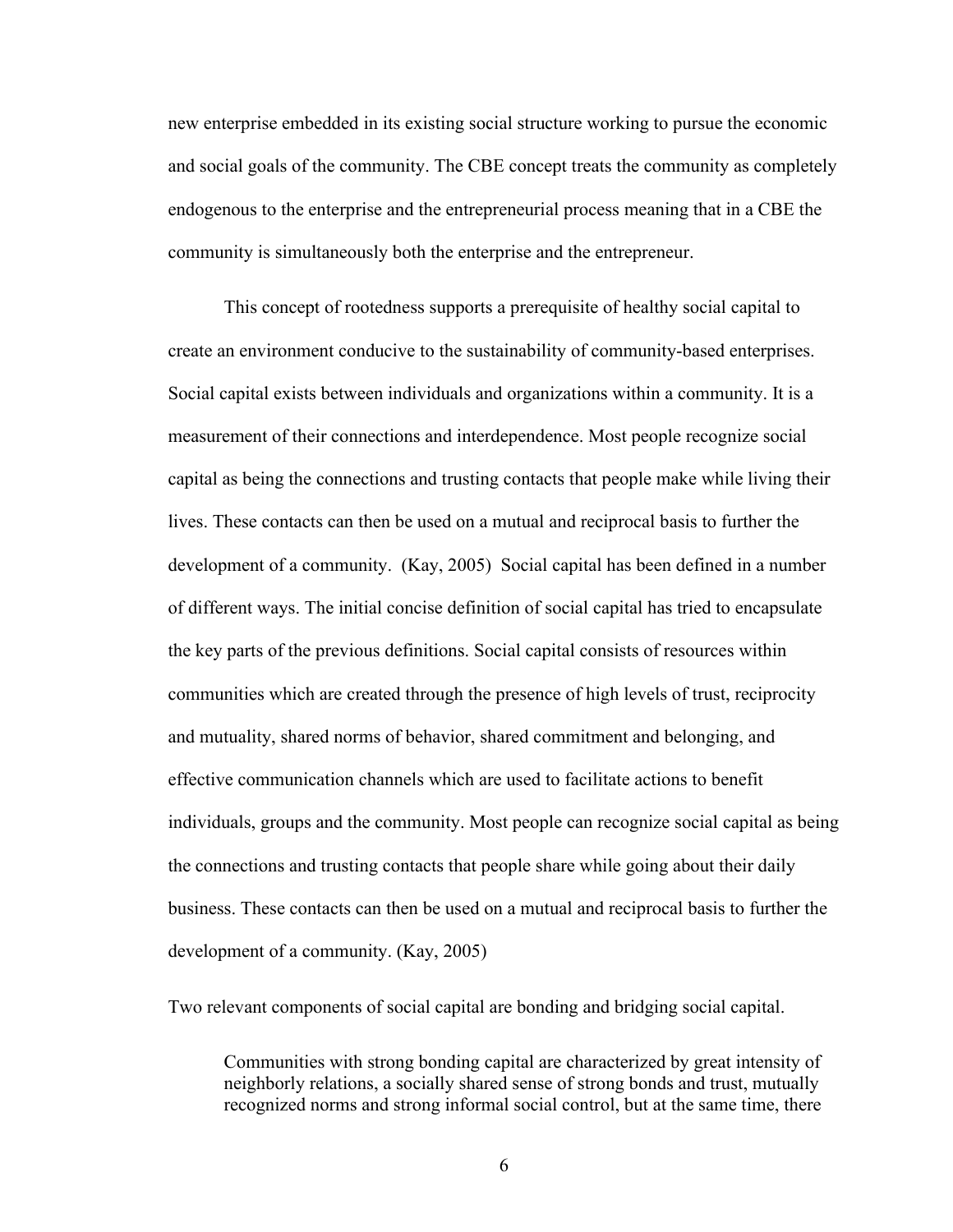can occur closing to people outside the community / the network (external organizations and institutions with lack of trust to projects implemented by it). Communities with strong bridging capital are communities in which their function strong well-organized groups and associations acting largely based on willingness to pursue a common goal rather than being bound by a sense of strong emotional bonds or a need of affiliation, but also well connected with other networks whether outside a given community or referring to other dimensions of its functioning, e.g. administrative or economic. Mutual trust of members of a given group or community increases their possibilities of developing through reducing a sense of insecurity which accompanies cooperation with strangers, and thus a sense of a bigger inclination to take joint actions. (Mandrysz, 2020, p.85)

Active networks of connection within our communities create an environment that supports the growth, longevity and sustainability of small businesses. After establishing how businesses fit into our communities, it is important to investigate the role of the individual in the context of an enterprise.

Businesses are collections of people – employees. Each person's work is a fundamental component of his or her identity. "As members of a social species, we don't derive strength from our rugged individualism, but rather from our collective ability to plan, communicate and work together. Our neural, hormonal and genetic makeup supports interdependence over independence. To grow to adulthood as a social species, is not to become autonomous in solitary, it's to become the one on whom others can depend. Whether we know it or not, our brain and our biology have been shaped to favor this outcome" (Brown, 2019, p.54). We all need belonging. We are not designed to exist in isolation and a large portion of most of our lives is spent at work. While we strive to grow and develop our various organizations and work departments, it is important to not lose sight of our own personal need for belonging, our well-being and our development.

We all want to find a sense of meaning in the work we do each day. This should be particularly relevant to those working in social enterprise, contributing to a social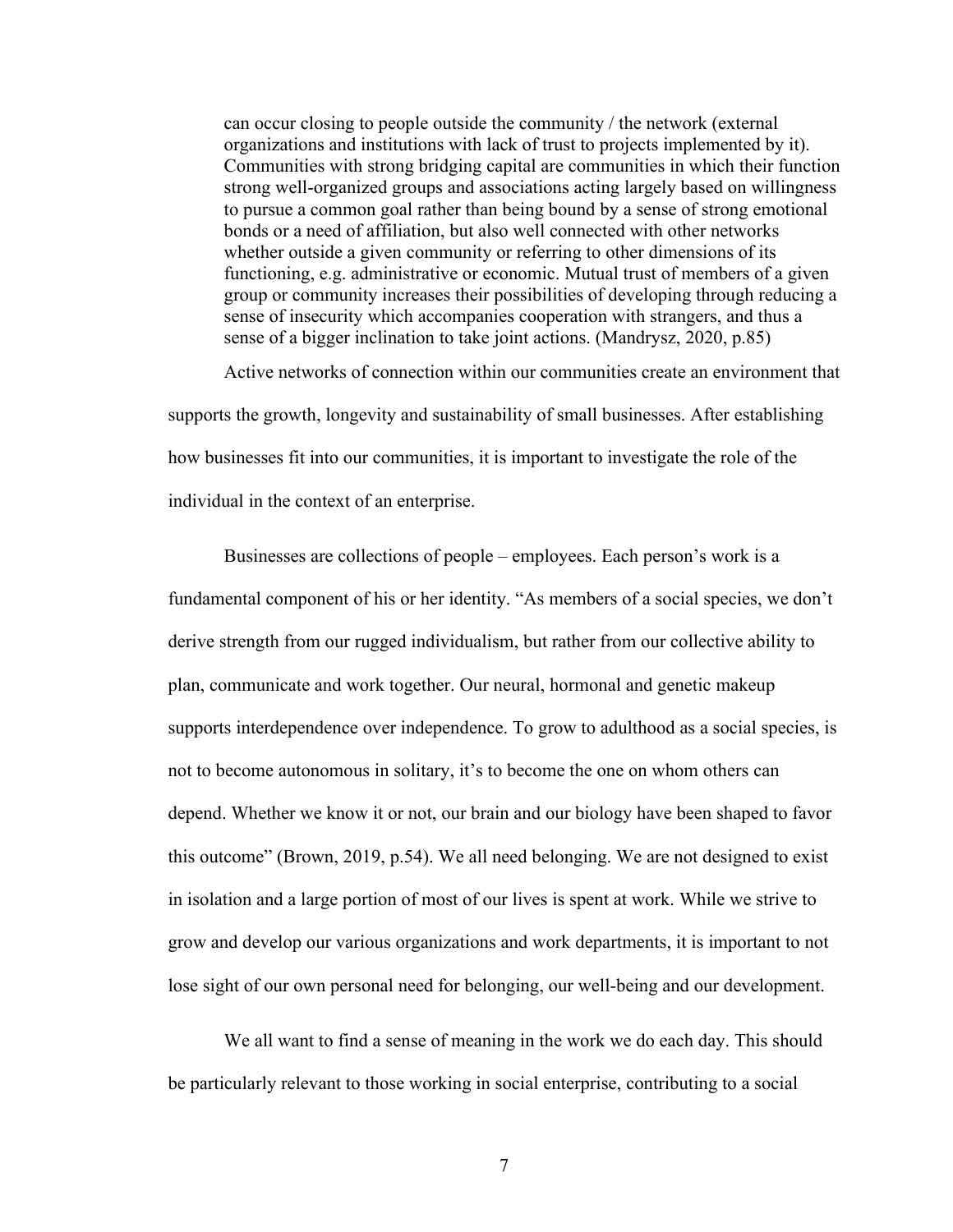mission. Meaning is not a universal entity with clear criteria to determine if it is present or not; it is negotiated and is a product of culturally related influences (Wenger, 2008). Finding meaning in work is a unique exploration for all of us, because we each have different lived experiences that inform how we see the work we do. The negotiation of the meaningfulness that employees experience involves a constant, ongoing process with a multitude of influences. Employees' experience is not the same path for each individual.

A person, through the lens of their lived experience, confers meaning on an object or an event, not something enshrined in that object or event. It is born in the act of interpretation. (Barth, 1993) It is our own lived experience that informs our ability to see meaning and value in work. This supports the prerequisite for an employee's connectedness, or at least awareness of a social issue in order to find meaning in the work to address it. In order to find value in the solution, we have to be connected to the problem.

Not only are employees influenced by the social constructions and connectedness of social enterprises, but also engaged and participatory employees influence the organizations themselves. Individual negotiations around meaning are determined by cultural expressions in social enterprises. They are shaped by the shared cultural and social background and common experience of working in these organizations, or what may be seen as "an ethnographically ascertained degree of common reality." (Barth, 1993 p.96)

Developing a distinctive practice and engaging with the world implies an "active involvement in mutual processes of negotiation of meaning" (Wenger, 2008, pg.173) and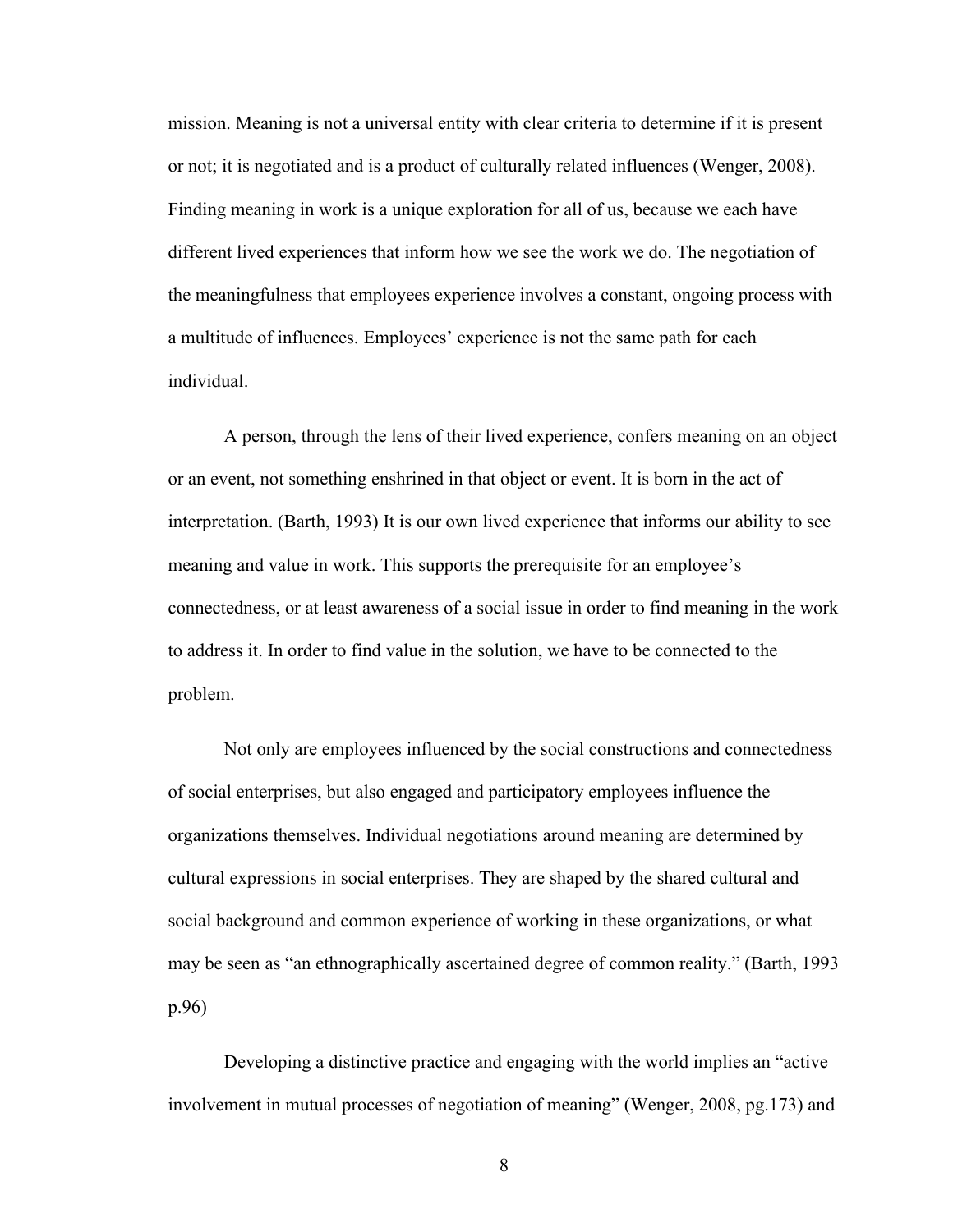a sense of meaningfulness, understood to support 'doing what needs to be done', is a major cultural and motivational incentive for employees. Wenger argues pragmatically that people are motivated in any field to do what needs to be done. A shared sense of meaningfulness will often increase engagement and activity within an enterprise (Wenger 2008)

Employees can gain the experience of meaningfulness by working together and creating social value, pursuing a need and collaborating together as a united entity connected in solidarity seeking positive change.

In a professional setting, a business culture that gives back is beneficial. Many leaders suggest management and operational styles more similar to a non-profit, rather than a for-profit enterprise. Ehrenkrantz (2014), an organizational consultant, suggests that it is beneficial to treat employees as volunteers and customers as donors. When this shift takes place, it allows the business leader to view employees through a refreshed perspective. It is important to accept that employees have options and make the choice to participate in the operations of the organization. Ehrenkrantz is asking employees and owners to reframe something fundamental about their business approach. Viewing employees as volunteers has the potential to turn typical power dynamics on their heads.

 Donors are often asked to give money to organizations and causes without expecting anything in return. They give because of an attachment and loyalty to the cause. This cause could be a brand and the feeling of attachment on a relationship foundation.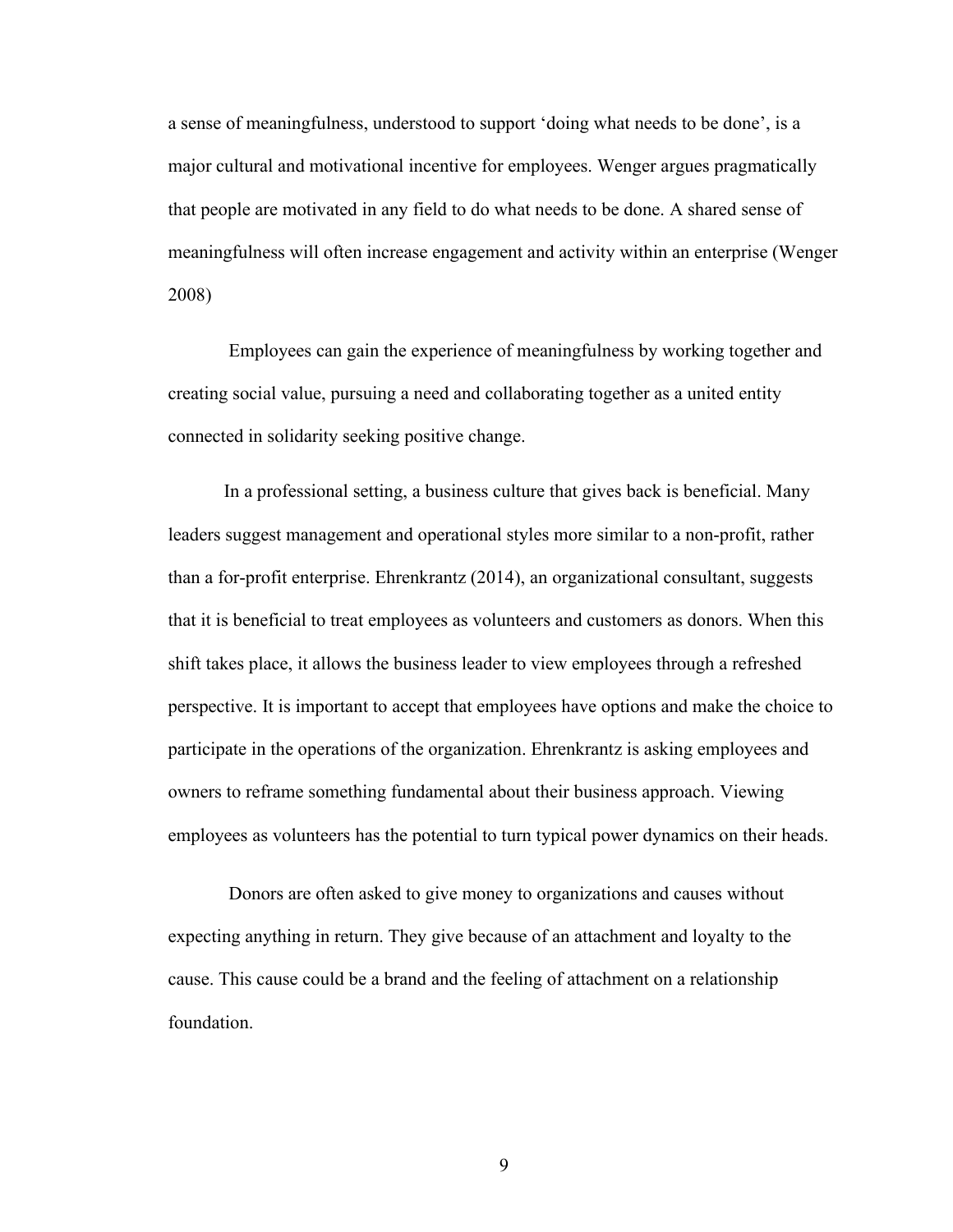Ehrenkrantz outlines the importance of employees focusing on a mission rather than income. He suggests that with fast-diminishing customer and employee loyalty, forprofits can learn substantial lessons from nonprofits by identifying and serving an irresistible mission that emphasizes a higher purpose; cultivating passionate employees; and keeping customers engaged and loyal. This helps prevent business owners from taking employees for granted.

Non-profits also do a better job at managing intangible employee benefits that transcend a paycheck. Financial income is not the only income employees experience. This point was supported in a 2013 Gallup study, which showed a direct link between employee engagement and shareholder return; companies where 90% of employees felt engaged had 147% higher earnings per share than their competitors in 2010 and 2011. (Sorenson, 2021)

 In our professional lives money is a motivator, but that autonomy, mastery, and purpose are at least as powerful. (Pink, 2018) Autonomy gives people a great deal of latitude in determining how they will complete their tasks. Mastery allows them to continue to refine skills doing something meaningful and purpose gives people value in work beyond self-interest.

 A culture of giving is beneficial on an organizational scale, but it can also be helpful for each individual. Having a sense of contribution to a community's well-being, in any capacity contributes to fulfillment. The ability to make a contribution to the larger community system is part of community development principles.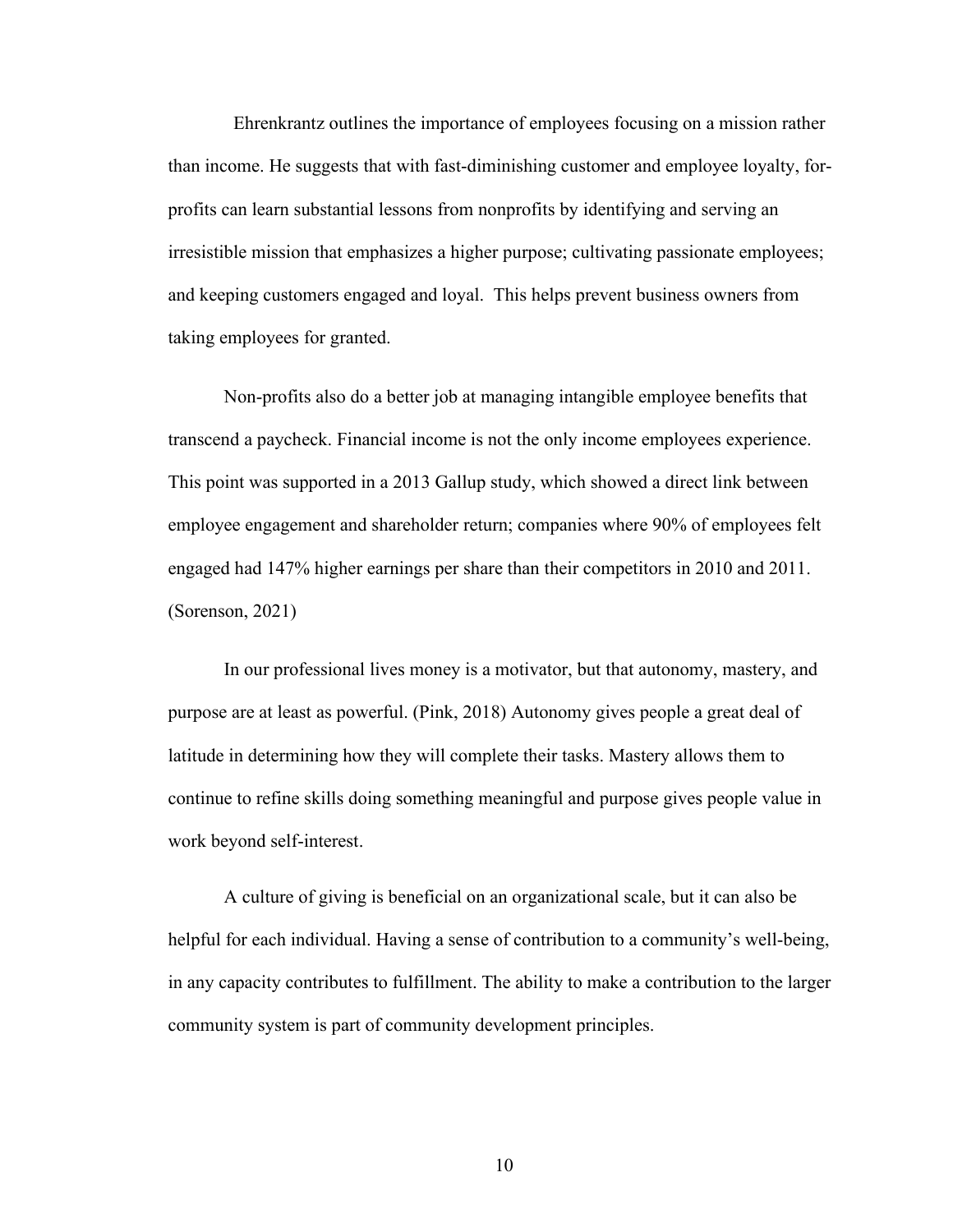In business, taking the primary focus off of making money is not traditional. Outdated business practices that attempted to squeeze as much work and productivity out of employees had negative consequences. Burnout (Schaufeli, 2013) first emerged in the 1970s as an American social construct before it became an academic one. Early data looks critically at the issue through a pragmatic lens. Maslach (2015) defined it clearly: "Burnout is a negative state of physical, emotional and mental exhaustion that is the end result of a gradual process of disillusionment." Initial data was gleaned from individuals who spent long hours doing repetitive, often monotonous tasks. Burnout plagued those who worked long shifts in factories, offices or hospitals, with little variation in their daily routine. It is important to note that levels of education and pay did not influence prevalence of burnout. It is easy to associate burnout with factory-based, blue-collar labor. However, American surgeons are identified as one specific career path that exhibits higher levels of burnout than the rest of the population. In 2009 it was found that over thirty six percent of American surgeons in a representative and random sample struggled with burnout so severely that they identified it as a cause of depression.

 Burnout takes place when life seems to fall short of our preconceived expectations. (Burnett, 2017) It is not related to an objective failure but rather the feeling that one's efforts are insignificant and meaningless. Similarly, it is not objective success that prevents burnout but rather the subjective experience of doing something meaningful and being connected to a community. New research supports potential remedies to the long-existing struggle of burnout. Exercises in emotional intelligence measurably reduce burnout symptoms. These symptoms can be mediated through practices that contribute to our resilience.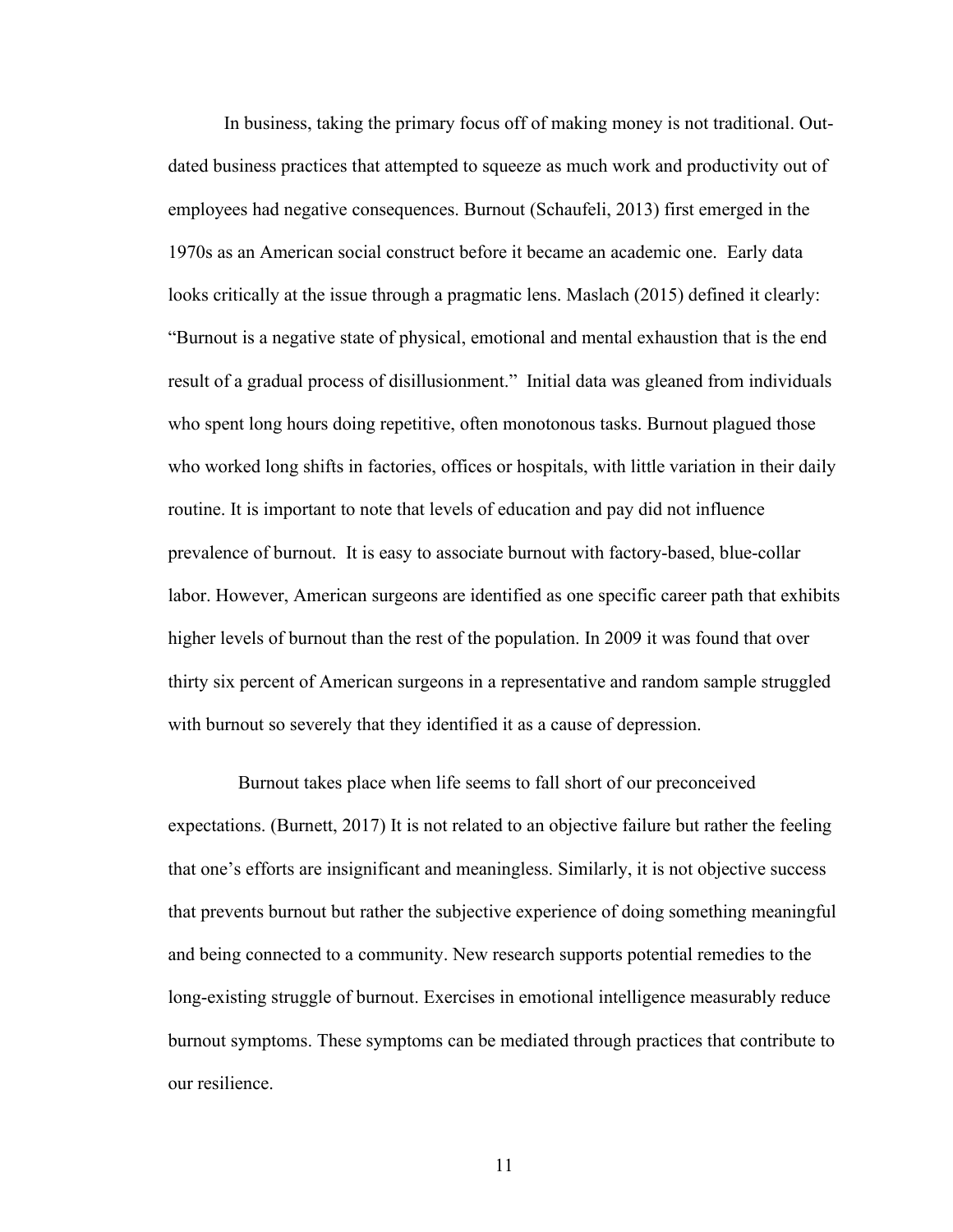Resilience training was found to be effective in minimizing burnout, (Bakker et al., 2005) Engagement and the existence of meaningful relationships were found to be the most effective remedy. Engagement is a positive motivational state of vigor, dedication, and absorption. We can contribute to higher levels of professional engagement by setting goals and making progress toward them. This process contributes to a developmental work environment. Companies that turn employees' struggles into growth opportunities are discovering a new kind of competitive advantage. Focusing on the development of an individual increases job satisfaction and performance. It contributes to a more successful work environment. (Kegan & Lahey, 2009) Social enterprises are uniquely equipped to become environments that minimize burnout and increase job satisfaction because employees experience a combination of outcomes when seeking progress toward their business goals and their goals of social wealth creation.

 Having meaningful relationships also reduces burnout, and the previously discussed importance of strong social capital supports the symbiotic relationship present between organizations and their human-to-human connections. Petrik (2021) argues that relationships that small businesses have with their customers is their most valuable strength compared to their large corporate competition. Small businesses nurture relationships, and in doing so, they create bonding social capital within their own community. Relationships build friendships, which can create trust. These connections are mutually beneficial among customers, employees and organizations. More relationships contribute to a larger customer population, which means more security for the business. These principles have many connections to social capital theories. If small businesses are built on relationships between employees and customers, they are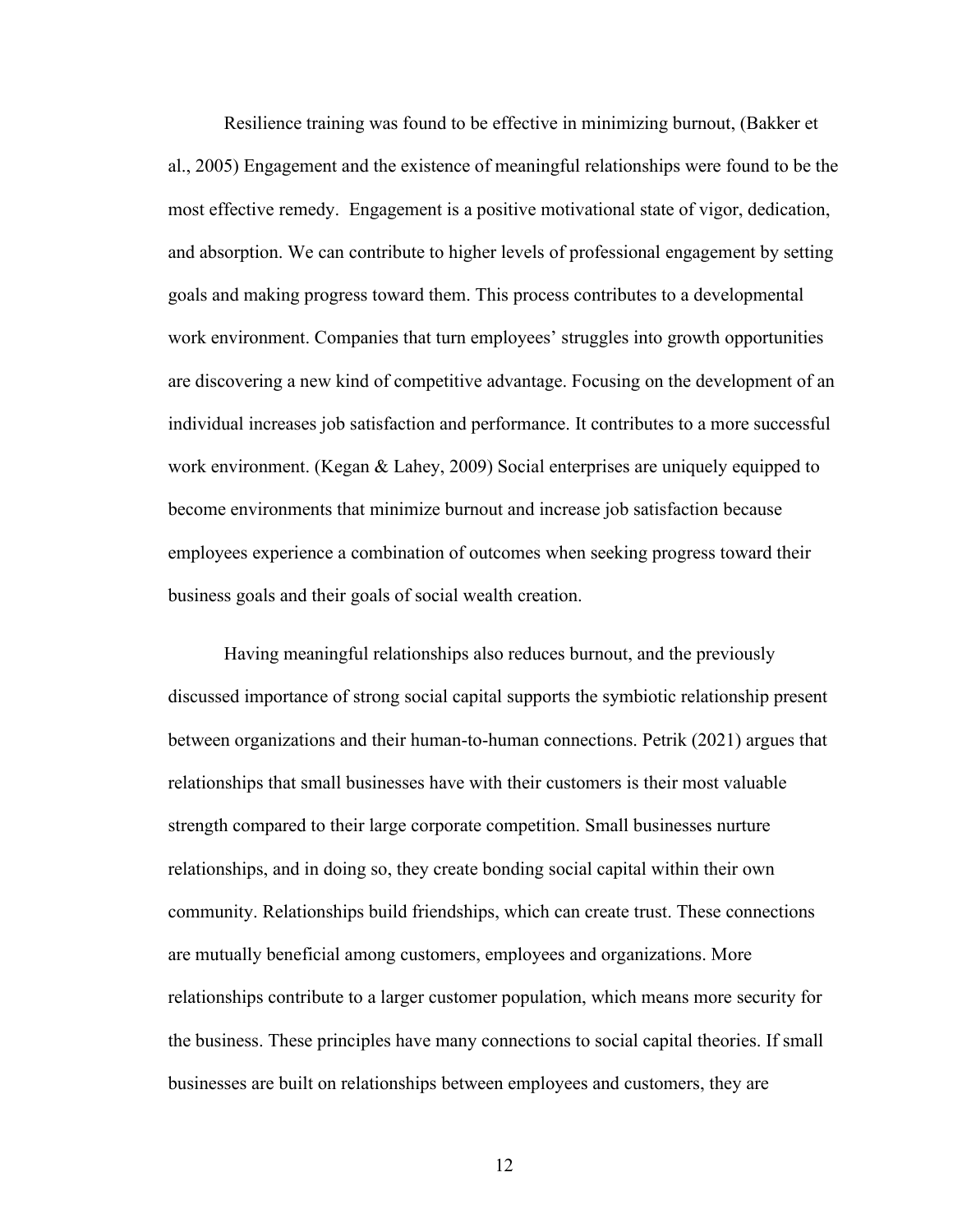contributing to the network of relationships within a community that are essential for solidarity and agency building. Possessing a connection to others and acknowledging connections of interdependence within our communities highlights our collective abilities, solidarity, or shared identity that connects the concept in a distinctive manner. and agency, or the ability and capacity to produce an effect, which are key components of community development. According to Bhattacharyya's parsimonious definition, "the purpose of community development is the pursuit of solidarity and agency by adhering to the principles of self-help, felt needs and participation."(Bhattacharyya, 1995, pg.6)

#### METHODOLOGY

The past ten years have witnessed a significant surge in research that focuses on social entrepreneurship. This has resulted in important insights concerning the role of social enterprises in fostering inclusive growth and changes within communities (Saebi, Foss & Linder, 2018). Their effectiveness in addressing social needs and generating impact has been supported in the literature review. Taking a critical exploratory inquiry of these organizations is relevant now because government funding has become less predictable for nonprofits, philanthropic priorities are shifting, and markets are changing rapidly. Nonprofits must simultaneously become more sustainable and address dynamic needs that are quickly growing. (Mosher-Williams, 2018) Social enterprise gives entrepreneurs and philanthropic visionaries the freedom to address community needs in the manner and at the scale that is unique and offers many opportunities, helping position themselves as change-makers in their communities. When effective, social enterprise allows organizations to focus on providing quality services to market-driven customers while integrating positive social influence (Mosher-Williams, 2018). There is an absence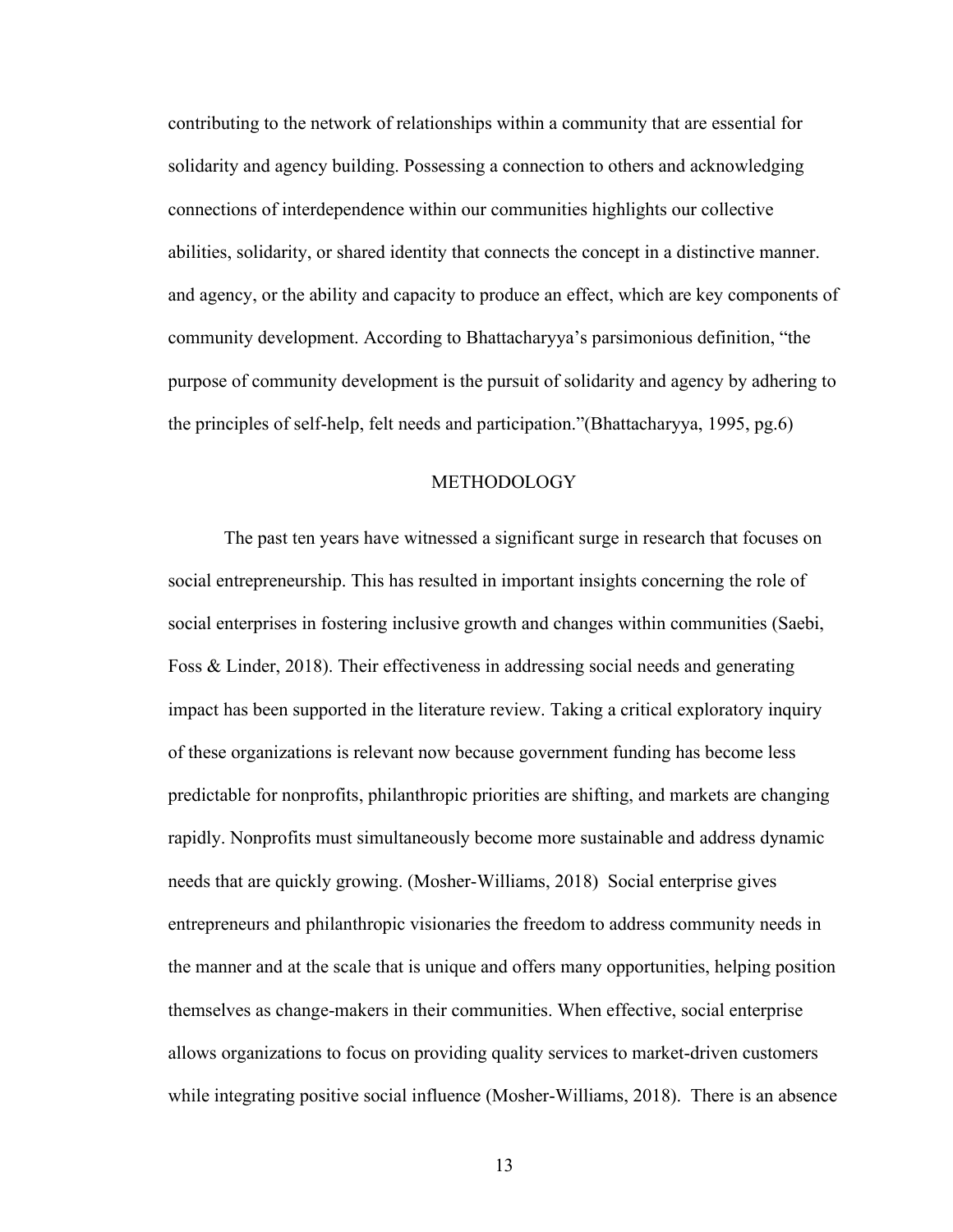of research inquiry about these organizations in Kentucky and also an absence of firsthand accounts of the experiences within these organizations. Research in this field has not focused on exploring the role played by employees of social enterprises as actors on systemic approaches that stress organizational, financial or beneficial themes (Amin, 2009) With such rapid growth taking place in this sector, it is an appropriate time to gain insights from these emerging organizations with transformative potential.

#### RESEARCH QUESTIONS

The key research questions derived from the literature review include:

- 1. How do entrepreneurs manage the balance between sustainability of their organizations and their social mission?
- 2. What led these individuals to the field of social entrepreneurship?
- 3. Has the formal inclusion of a social mission influenced these individuals and their organizations?
- 4. What insights can we learn from interview participants that can inform future research?

#### RECRUITMENT METHODOLOGY

The reputational method requires the investigator to select "knowledgeables" in the community and request that they identify key leaders in a given sector. (Abu-Laban 1965) These knowledgeable participants are informants from various institutional sectors in the community who hold positions in work or other organizations that support their familiarity, intelligence and well-informed knowledge, making them a good resource and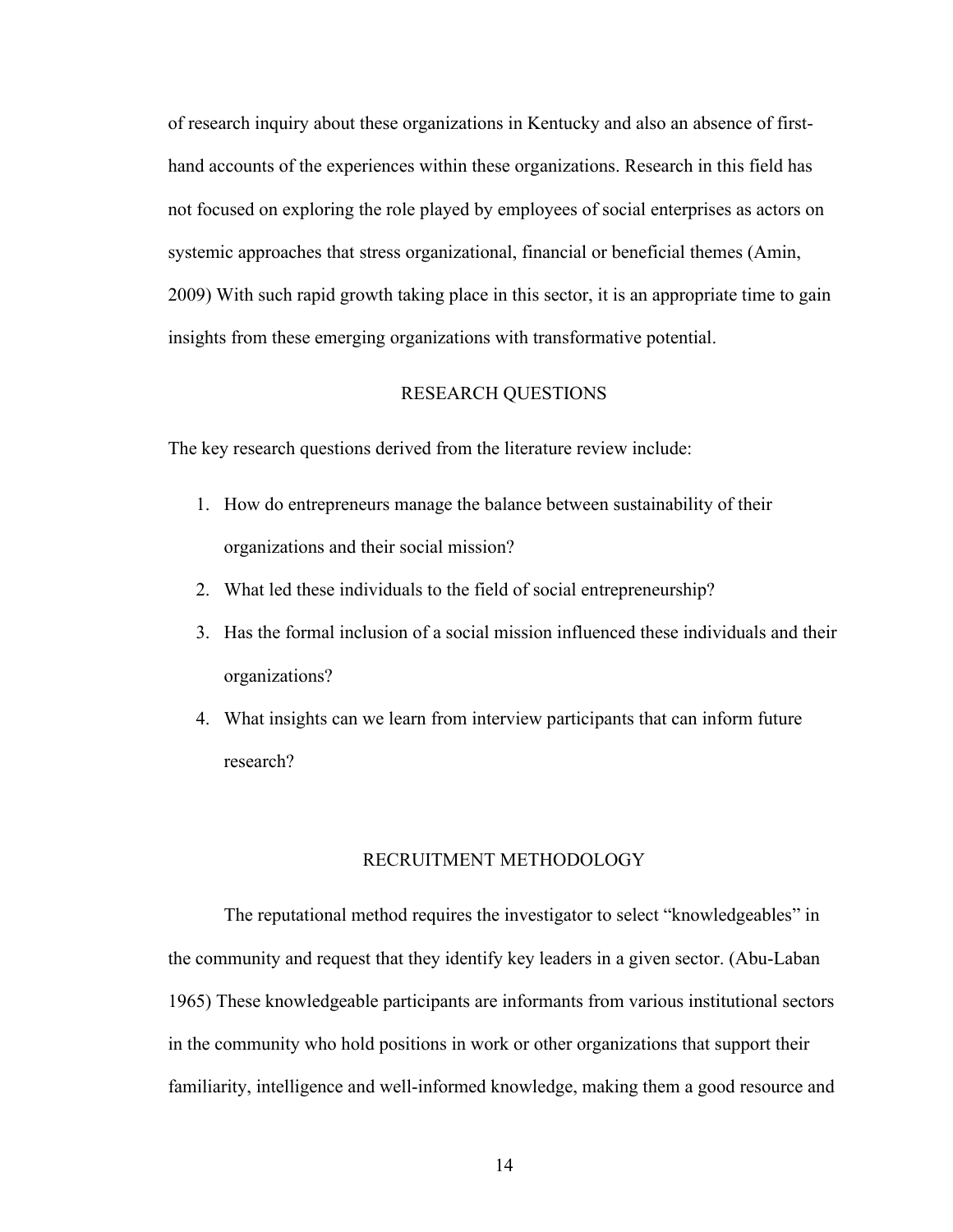gatekeeper for researchers investigating this field.

The reputational method acknowledges that power is present and involved in all social relationships and reputation is an indicator of a power actor's potential to affect community issues. The reputation among informed individuals can be seen as a measure of the resources that a power actor controls. (Tait et al., 1988)

Knowledgeable informants were identified and asked to recommend informed participants for this research. Together they consisted of a diverse and thorough list of contacts from resources at The University of Kentucky, Commerce Lexington, and the Kentucky Secretary of State's office, and representatives from private organizations, community organizations and educational institutions. These individuals – due to their positions and individual networks – are likely to be connected to and informed of the current landscape of social entrepreneurship in Kentucky, they are representatives of people from the region and may not include everyone that could be identified as a knowledgeable.

As previously stated, to ensure a broad reach for this call for interviews and to support sample validity, I asked participants to share the invitation among their contacts and encouraged them to invite participants to join the interviews. Doing so allowed the invitation to ripple through the community and allowed me to gain access to the current innovators and visionaries in Kentucky social enterprises. The nature of their positions, careers, their social networks and the diverse fields in which they work all prove these individuals to be credible, informed and able to provide valuable insight into the exploration of the research questions.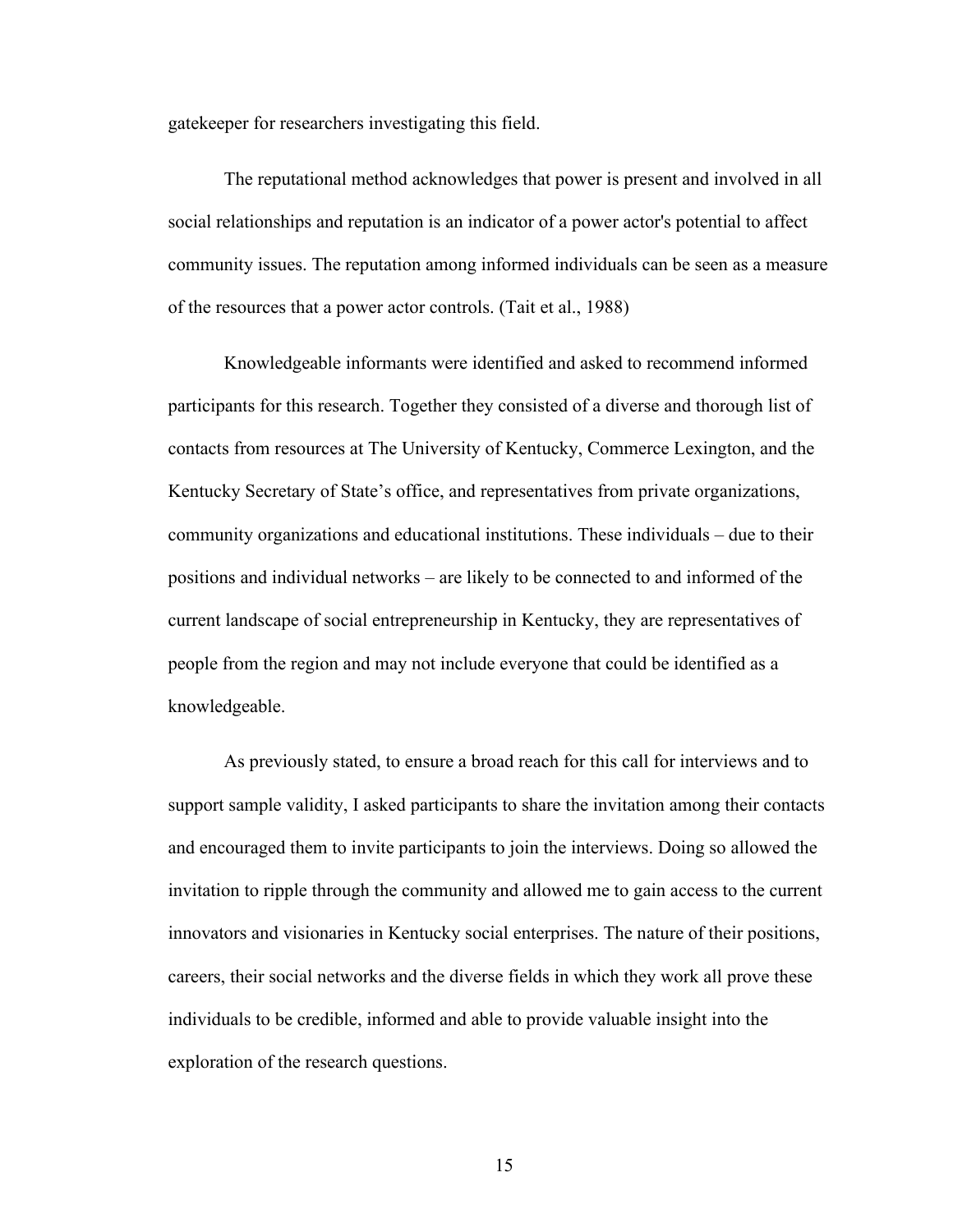The reputational method is the most appropriate means of identifying leaders in Kentucky social entrepreneurship because of its ability to access a wide scope of community participants. It revealed individuals who hold formal, visible positions as well as those who operate behind the scenes without publicity or recognition. The list was assembled from participants who had information publicly available online.

### REPUTATIONAL METHOD KNOWLEDGEABLES

• UK Extension Specialist for Substance Abuse and Prevention.

• Senior Vice President Community & Minority Business Development Commerce Lexington [www.commercelexington.com](http://www.commercelexington.com/)

• President and CEO of Commerce Lexington [www.commercelexington.com](http://www.commercelexington.com/)

• Communications Director Community and Economic Development Initiative of Kentucky, University of Kentucky cedik.ca.uky.edu

• Board President

Local First Lexington

<https://www.localfirstlexington.com/>

• Gatton Honors Pathway Director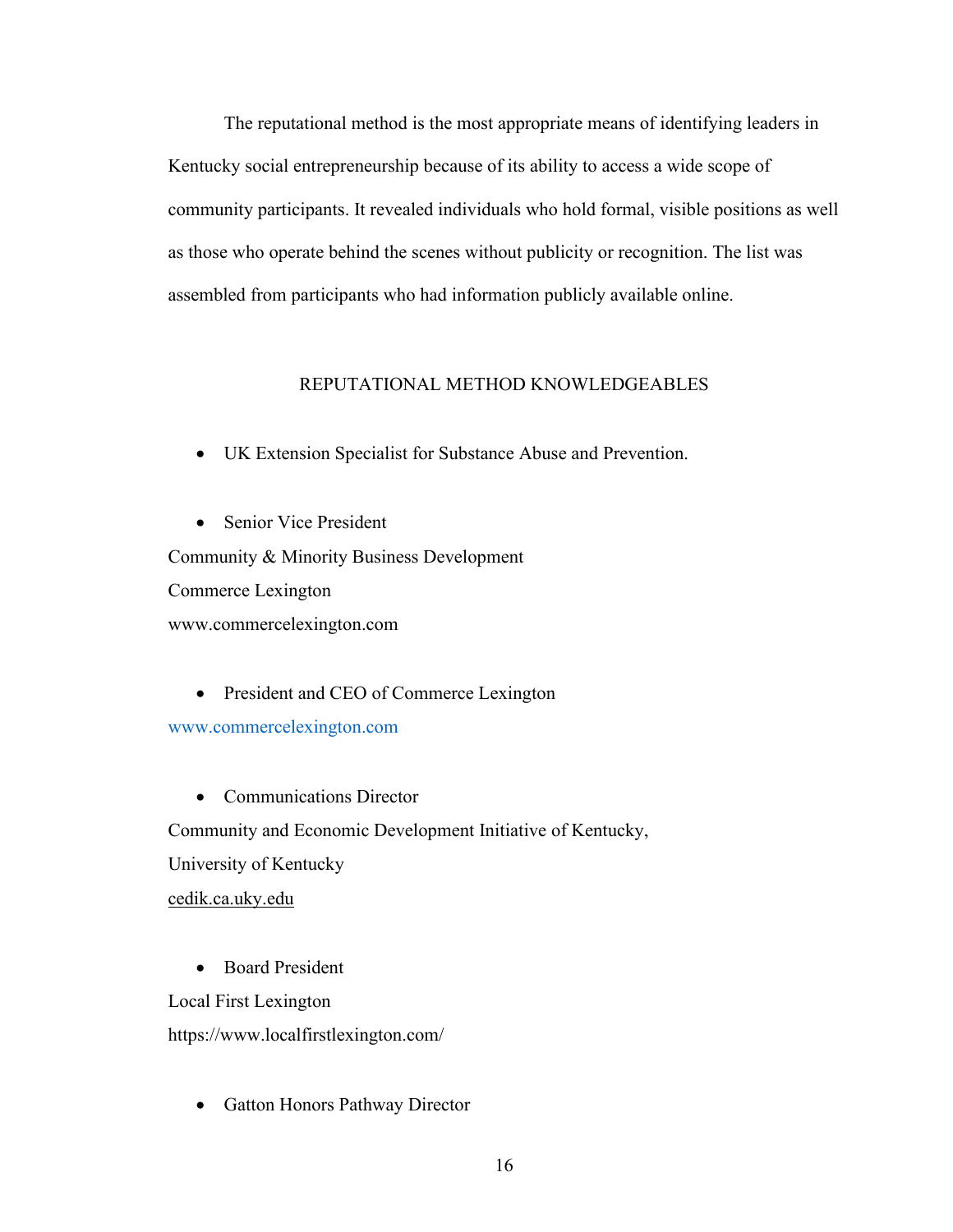Social Entrepreneurship Scholars Program University of Kentucky <https://www.uky.edu/honors/social-entrepreneurship-scholars>

• Founder Soulful Enterprise Foundation dv8kitchen.com

• Representative Kentucky Social Enterprise Alliance - Socialenterprise.uk/chapter/kentucky

• William and Kay Moore Entrepreneurship and Management Chair; Director of the Entrepreneurship for the Public Good Program; Professor of General Studies

Berea College

<https://www.uky.edu/honors/social-entrepreneurship-scholars>

These knowledgeable individuals were each contacted separately via email. I shared that they were identified as a knowledgeable community member in this sector and requested help connecting with owners or managers of social enterprises in Kentucky.

I asked that they connect me to an owner or manager of a small business that considers the generation of a positive social impact as one of their organization's core business objectives. They were informed of the goals to learn from lived-experience inside organizations. It was shared that I hoped to gain insight about the challenges and obstacles faced as well as solutions implemented in order to inform recommendations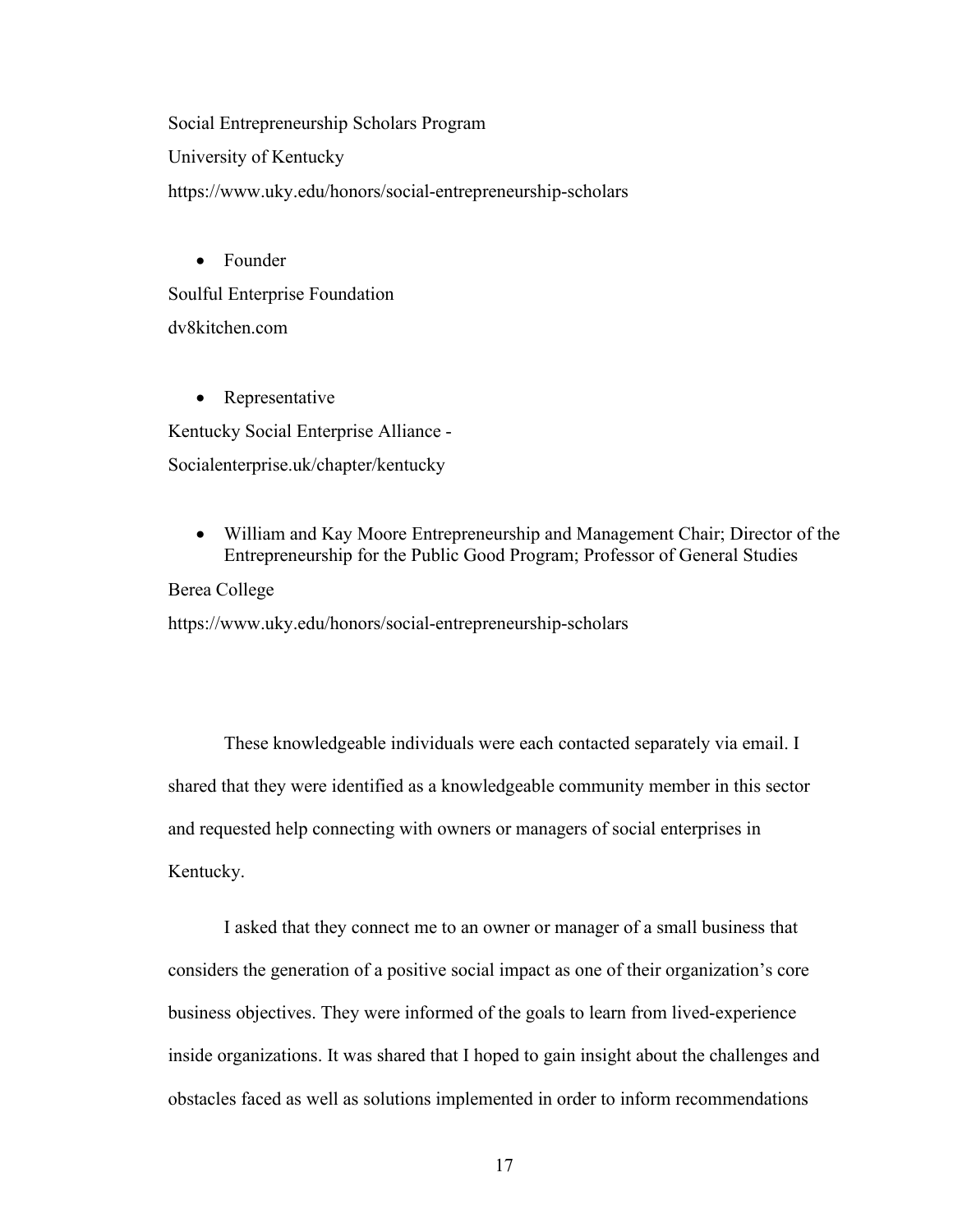that will be beneficial to entrepreneurs in the future, especially those trying to make a beneficial social impact.

Further specificity in participant detail would require each knowledgeable informant to undergo human subject protection training as advised by the Institutional Review Board. For full transcript, see Appendix A.

All listed Knowledgeables were contacted and responses were received from eight of the nine individuals. There was repetition observed in their recommendations for social entrepreneur interview participants, but every recommended individual was invited to participate in an interview. In total, eight individuals were recommended as interview participants and six people agreed to participate in the interview portion of this study.

#### INTERVIEW PROCESS

The recommendation and invitation process allowed interview participants to selfselect to join the project. I conducted interviews via Zoom, that averaged one hour with six owners or managers of social enterprises that operate in Kentucky and are classified as small businesses by the Small Business Administration definition with fewer than 250 employees for most industries. (sba.gov) These interviews consisted of semi-structured, open-ended questions that were intended to elicit views, opinions and story-based lived experiences from the participants.

The research process for qualitative researchers is emergent, meaning the initial plan for research cannot be tightly prescribed, and some or all phases of the process may change or shift after researchers enter the field and begin data collection. (Creswell, 2010) For example, the questions may shift, the forms of data collection may transform,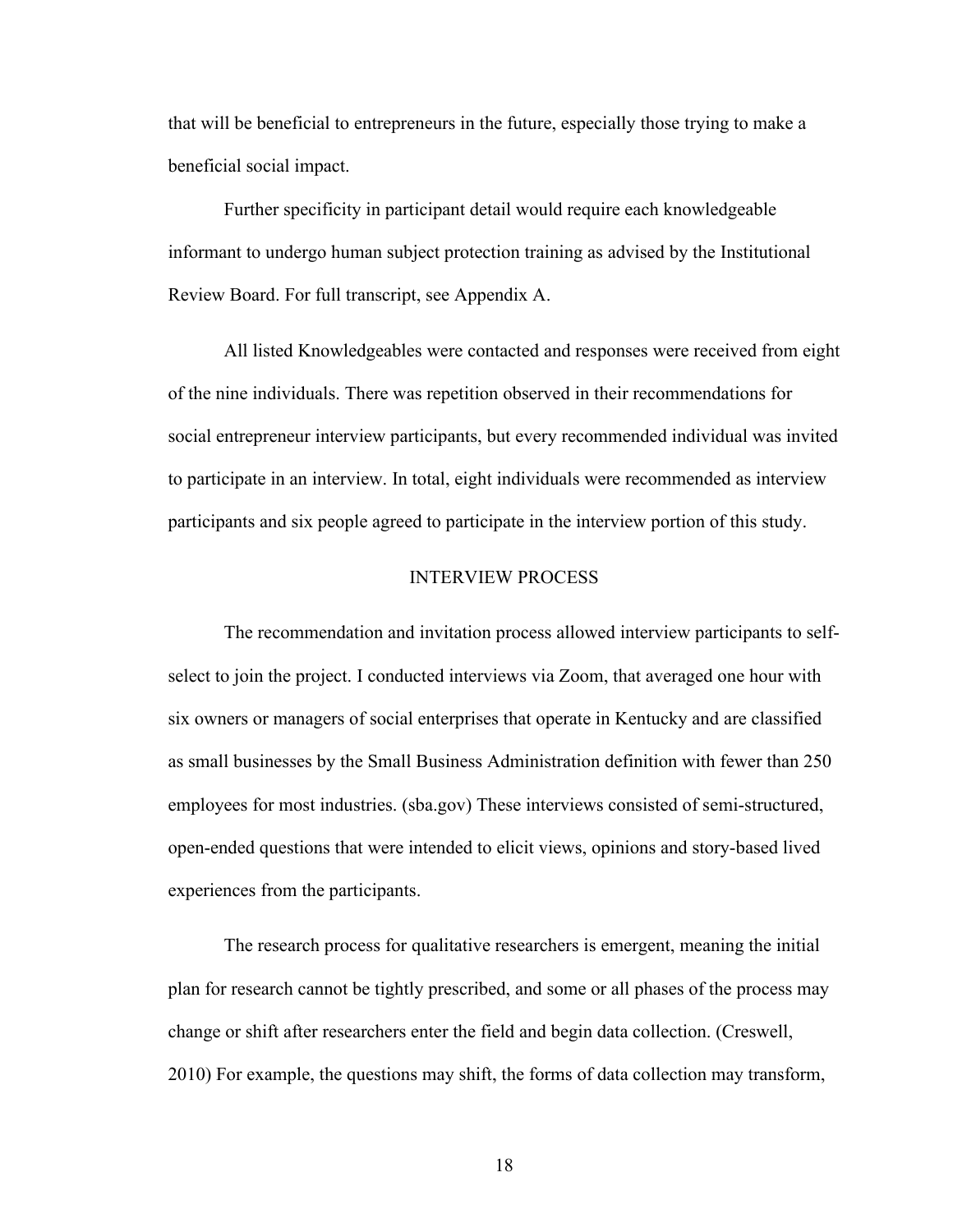and the individuals studied and the sites visited may be modified. These shifts signal that the researchers delved deeper into the topic or the phenomenon of study. The key idea behind qualitative research is to learn about the problem or issue from participants and to address the research to obtain that information. This means of data collection allowed me to learn historical information about the organization, and as new topics came up in the interviews, I was able to ask more in-depth questions and gain more complete insight in real-time. Holistic accounts develop a complex picture of the problem or issue under study. This involves reporting multiple perspectives, identifying the many factors involved in a situation, and generally sketching the larger picture that emerges.

#### ETHICAL CONSIDERATIONS:

When learning from the lived experience of human participants, research projects should rigorously follow ethical considerations. Interviews are considered an intrusion into respondents' private lives with regard to time allotted and level of sensitivity of questions asked; a high standard of ethical considerations should be maintained. Therefore, ethical issues should be considered at all stages of the interview process. To support research ethics, participants provided informed consent before sharing through the interview process. (Cohen et al. 2007)

To protect the participants' rights and to avoid causing them any harm, the researcher assured participants that the collected data will remain confidential and anonymous. More importantly, however, participants were told that their participation in the interview was entirely voluntary, and that they could withdraw at any time. Appropriate consent forms were designed and distributed among the participants and the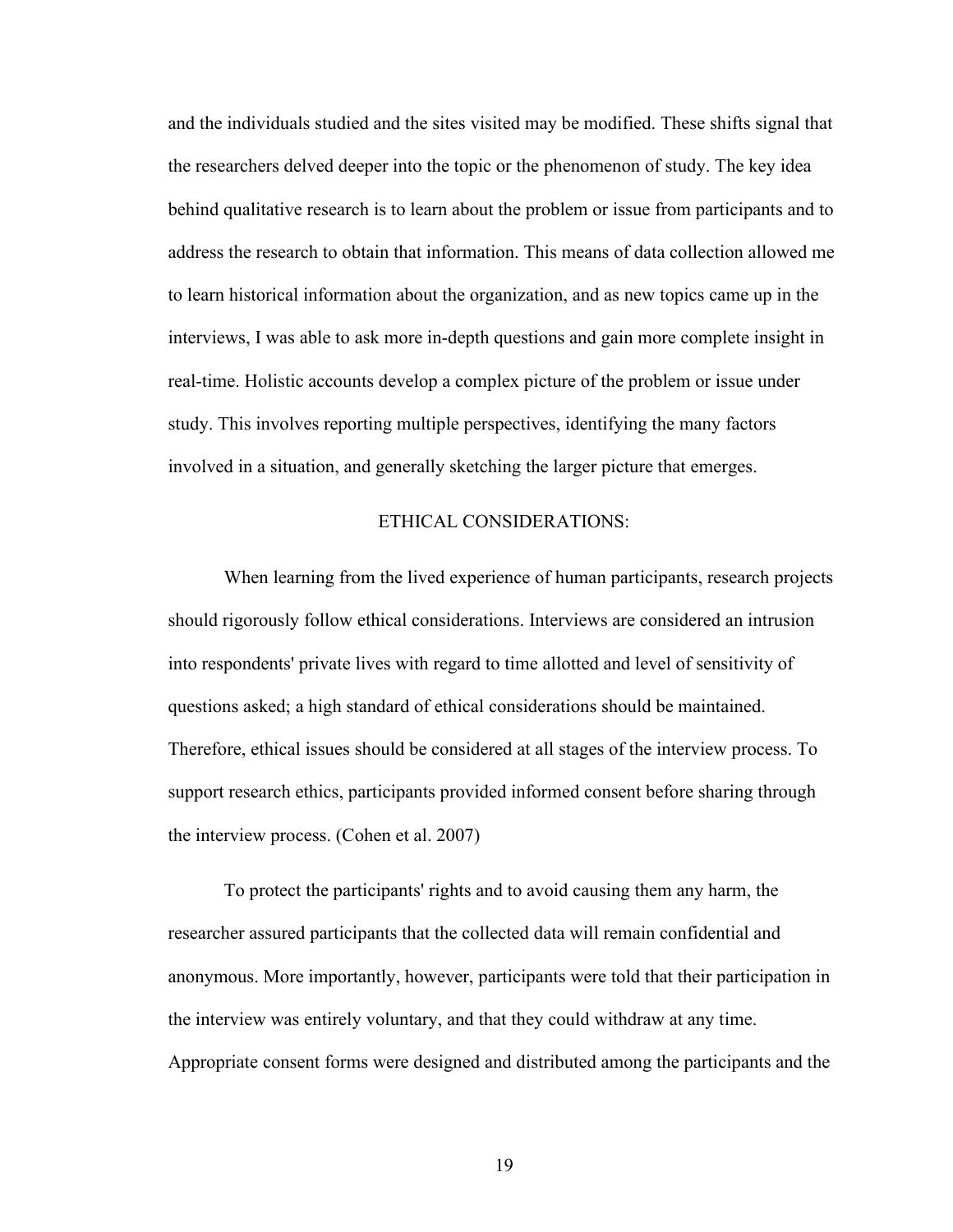nature of the self-selection process that researchers followed to assemble an interview sample supports participation consent.

These consent documents were reviewed before each interview took place.

#### INTERVIEW PROTOCOL

1. Can you tell me the story of how your business got started?

A- what are your goals?

B- who are your customers?

2. Is making a social impact formally part of your mission?

A- can you tell me the story of how this came to be?

3. What experience did you have before working with this organization?

A- how would you describe differences that exist between working at a social enterprise and traditional enterprise?

B- what outcomes have you experienced or observed from an employee after doing this work? Are there any that exist outside of the workplace?

4. Do you think a relationship exists between profitability and sustainability?

5. Any other stories or information that you would like to share?

#### QUALITATIVE ANALYSIS

An external hard drive was used for qualitative software for data storage, coding, and theme development. Steps in the qualitative analysis included: preliminary exploration of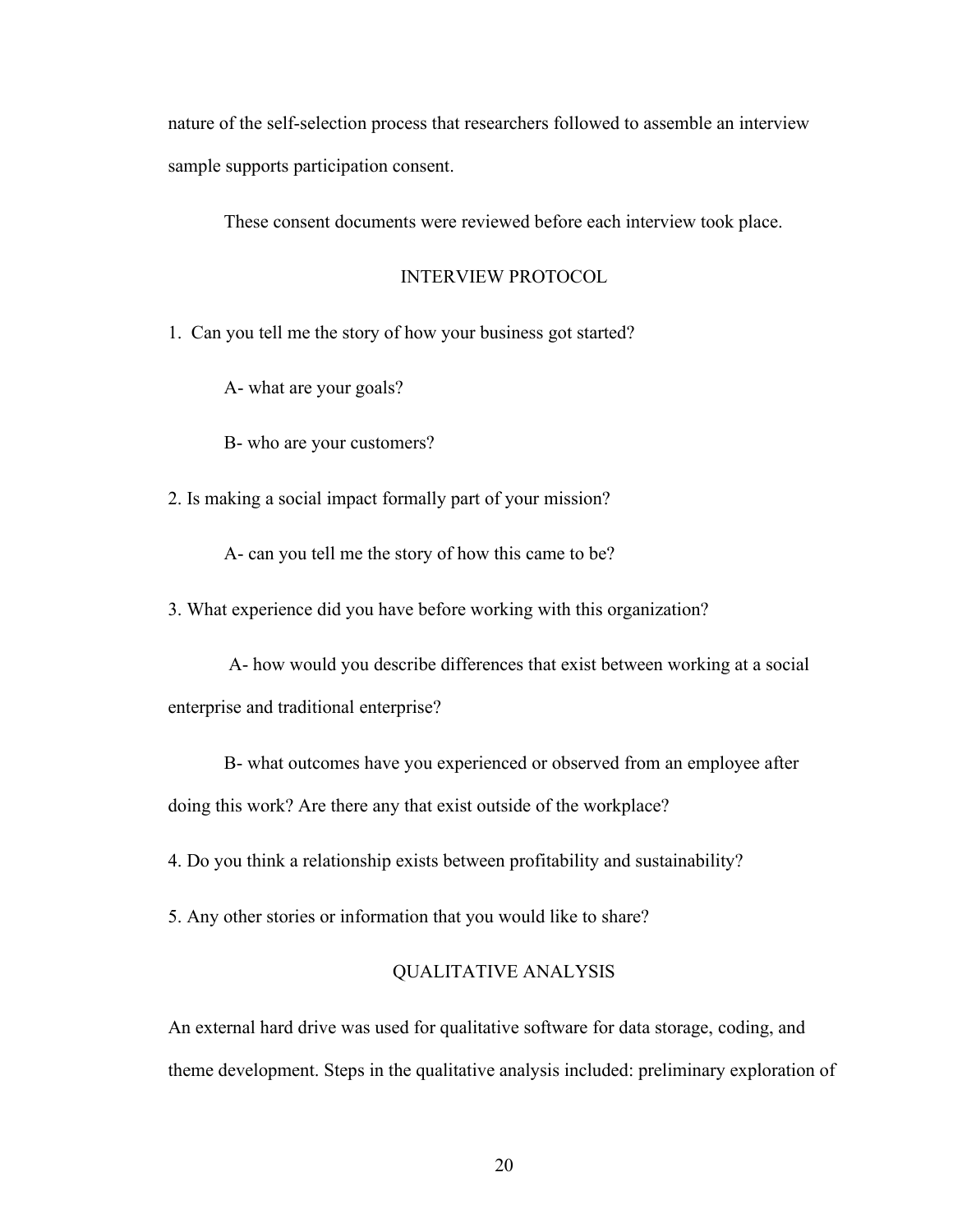the data by reading through the transcripts and writing memos; coding the data by segmenting and labeling the text; verifying themes by aggregating similar content and patterns together; connecting and interrelated themes; constructing a case study narrative composed of descriptions and themes; and cross-case thematic analysis. Each interview was recorded and transcribed verbatim. The analysis was performed at two levels: within each case and across the cases. (Creswell et al., 2010)

#### RESEARCH FINDINGS

This portion of the document includes a summary of the research findings gained from participant interviews. Their responses have been sorted based on the order of the research questions into sections of relevant summaries. Each interview summary coincides with the order of participants found below in Table 1. Descriptions, locations and identifiable information have been changed.

Six of the eight recommended participants agreed to take part in the interview portion of this study. The individuals serve organizations who are all doing business in Kentucky. Collectively they represent a diverse sample and span a broad range of industries.

| Table 1 – Interview Participants                |                    |                         |                        |  |  |  |
|-------------------------------------------------|--------------------|-------------------------|------------------------|--|--|--|
|                                                 | Participant's Role | Industry                | Number of<br>Employees |  |  |  |
| Organization                                    | Founder/Co-owner   | Tattoo studio           | 14                     |  |  |  |
| Founder/Owner<br>Organization<br>$\overline{2}$ |                    | Restaurant              | 21                     |  |  |  |
| Organization<br>3                               | President/CEO      | <b>Health Care</b>      | 140                    |  |  |  |
| Founder<br>Organization<br>4                    |                    | Social Enterprise Coach | 8                      |  |  |  |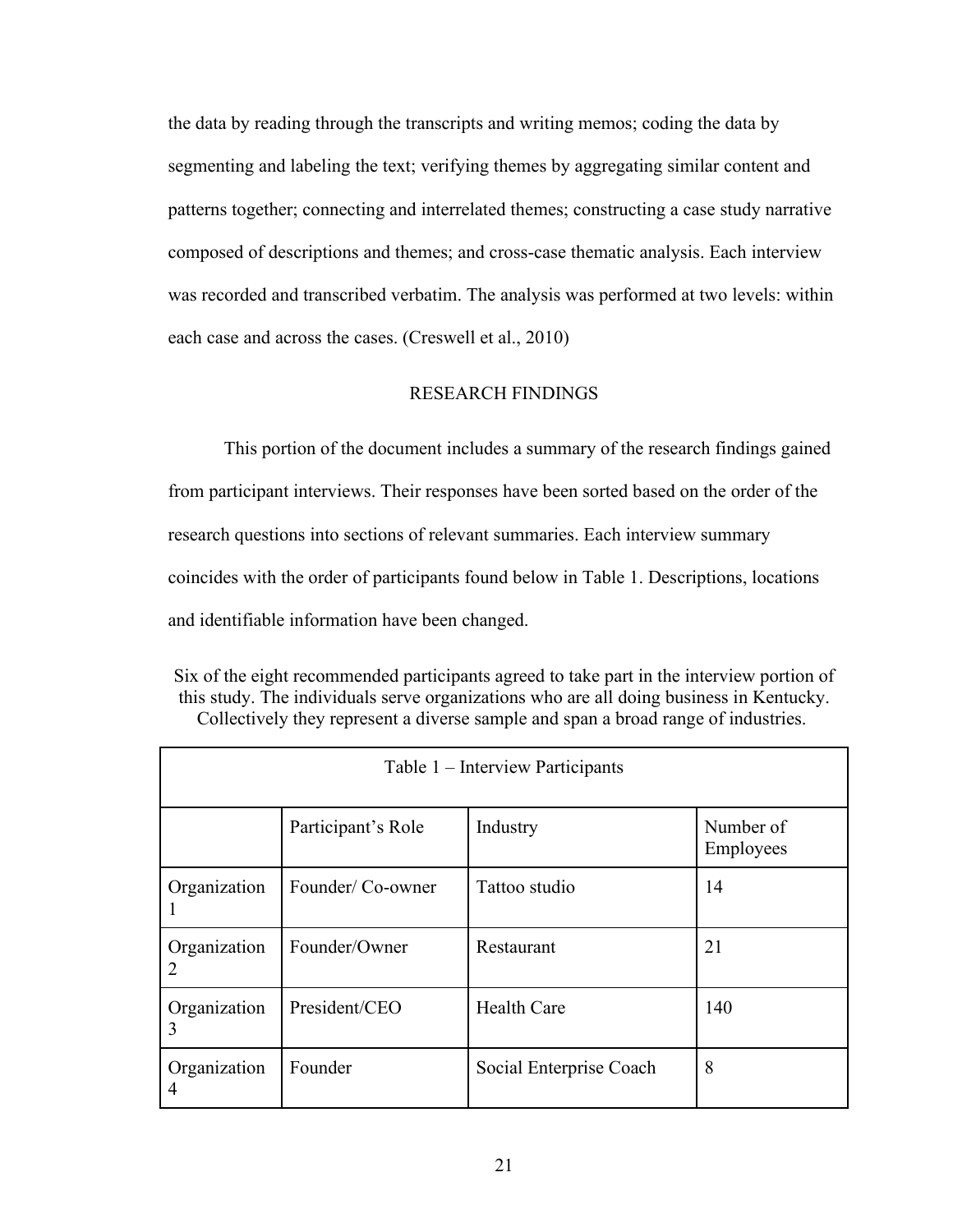| Organization |                                           | Development Director   Investment Corporation | 85  |
|--------------|-------------------------------------------|-----------------------------------------------|-----|
|              | Organization   Co-founder Board<br>Member | Management Consulting,<br>storytellers.       | 240 |

#### ORGANIZATION 1

*How do entrepreneurs manage the balance between sustainability of their organizations and their social mission?*

This organization sees their ability to do philanthropic work in Kenya as a privilege that results from their profit-focused operations. The owner stated that the business feels like it was founded in Kenya, then brought back to Kentucky with them when they returned from a trip. Before he was an artist, he became familiar with the severe and dangerous gang violence in Kenya through mission trips. Young Kenyans, often in their late teens or early twenties, felt such strong commitments to their gangs that they would tattoo imagery that affiliated them with these organizations. Constant conflict between organizations made it dangerous to be marked with an affiliation in such an obvious way. The owner of this organization worked to create opportunities to have gang tattoos covered with other imagery that was not gang affiliated. This allowed these people to reduce the risk of potential violence and more easily reintegrate into society and the workforce.

Formally, they set aside fifteen percent of profits to fund these missions and they also supplemented these funds by hosting fundraisers known as flash events that can raise as much as sixteen thousand dollars in one day.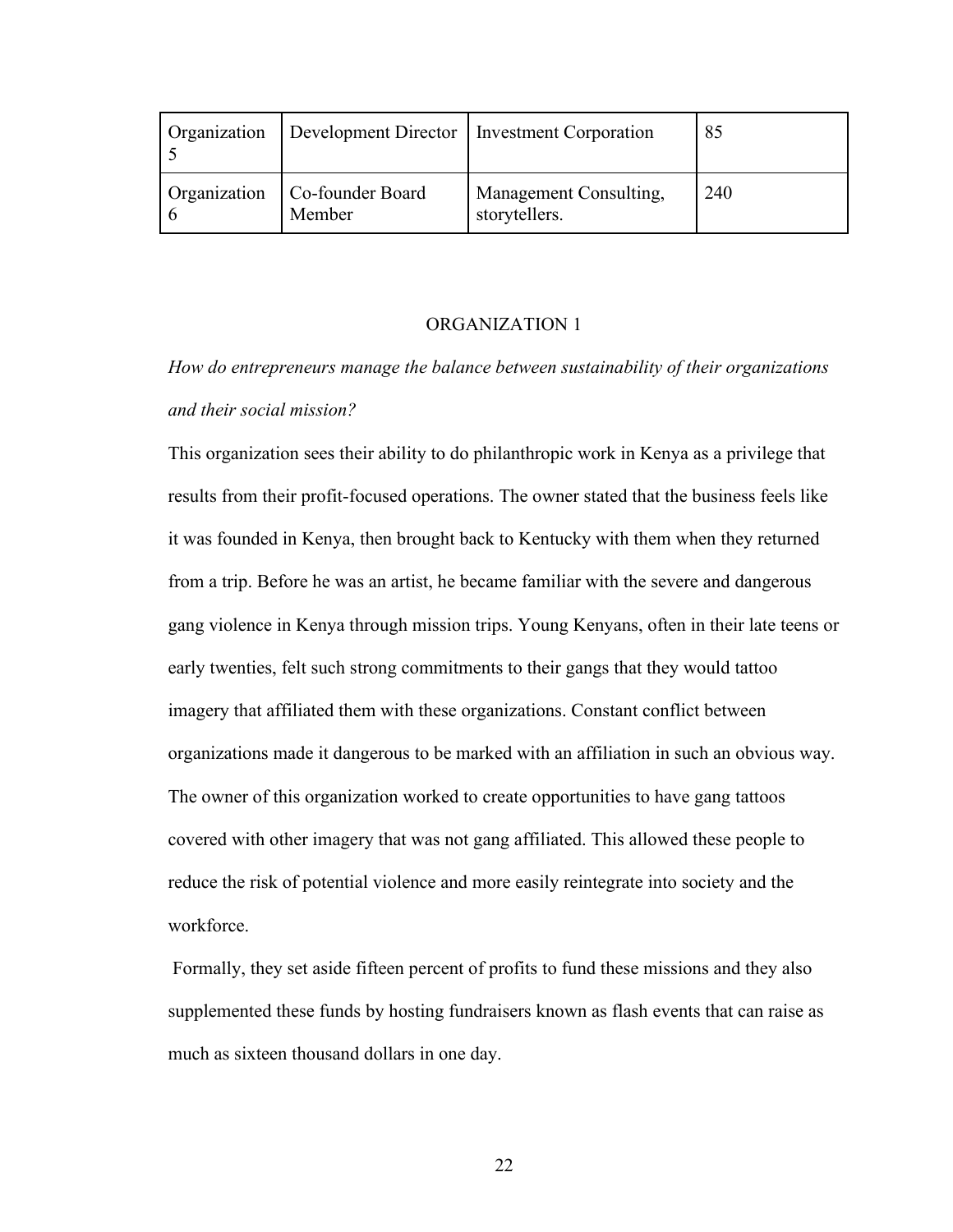#### *What led these individuals to the field of social entrepreneurship?*

The owner worked in ministry and with nonprofits for years. He mentioned that he grew tired of being obligated to spend so much of his time and efforts on fundraising. He knew he could create a more effective impact if he built a model that funded itself.

## *Has the formal inclusion of a social mission influenced these individuals and their organizations?*

This organization experiences little employee turnover, when employees move on in their careers, they often still return to participate in the philanthropic work and missions. The owner mentioned that after experiencing the trips to Kenya, the artists typically feel a sense of bonding and connection even after their careers change course. He described a sense of connection that was forged through this work. It supported the development of lasting solidarity between coworkers.

# *What insights can we learn from interview participants' lived-experiences that can inform future research?*

The interview participant spoke of the importance of self-care in philanthropic work. Through his extensive experience, he has seen many examples of individuals and organizations who have forgotten to identify their own needs because they lose themselves in their mission. He also stated that in business making decisions, he is guided by a sense of abundance rather than scarcity in the business world. He stated that he thinks many businesses struggle because they see other organizations solely as competitors working to access a finite and insufficient market, but with his organization, he sees abundant markets that require creativity to adapt and gain access to. He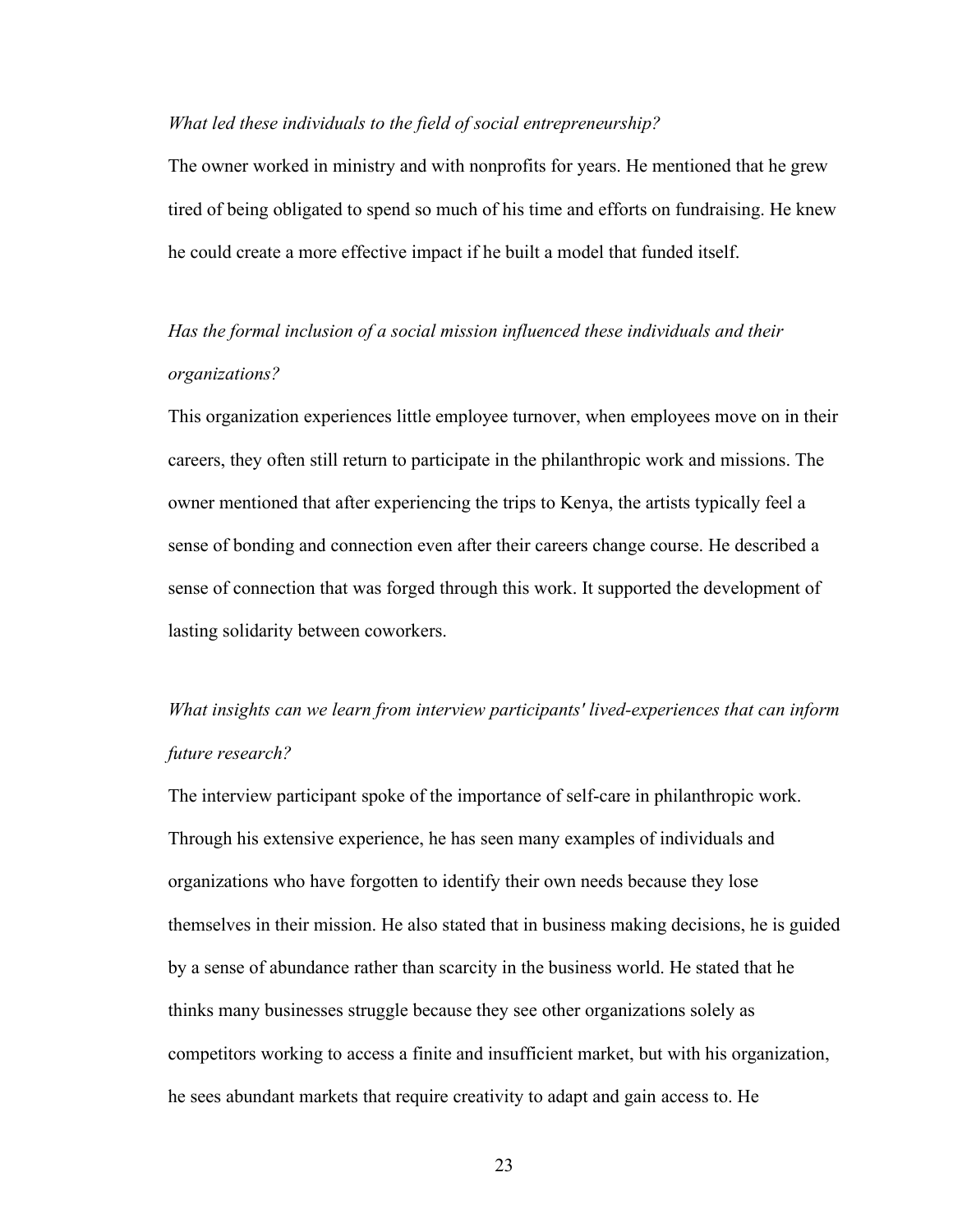mentioned the importance of the relationships they have built with the citizens they serve in Kenya, and how those connections impact their work when they return.

#### ORGANIZATION 2

*How do entrepreneurs manage the balance between sustainability of their organizations and their social mission?*

This restaurant owner outlined the slim profit margins that exist in the food industry. As a consequence, many restaurants struggle and often close in their first few years in business. She stated that it is necessary to prioritize your own financial stability. She mentioned the importance of diligent, detailed accounting and market forecasting in combination with a close eye on operational costs. Restaurants survive on thin profit margins, and a close eye on cash flow is a perquisite for longevity. Their profitability allows her employees to earn a high wage while still affording the organization the ability to contribute meaningful and impactful change to a different non-profit each year. Each year, the employees select a new non-profit organization to partner with. They provide that organization with a year-round, professional, in-store information display highlighting the nonprofit's mission and current needs to educate the community. They offer customers the opportunity to support the designated cause, monthly complimentary meeting space for the organization to hold their meetings, hosting and sponsorship of one special fundraiser and a percentage of proceeds one day each month for a 12-month period.

#### *What led this individual to the field of social entrepreneurship?*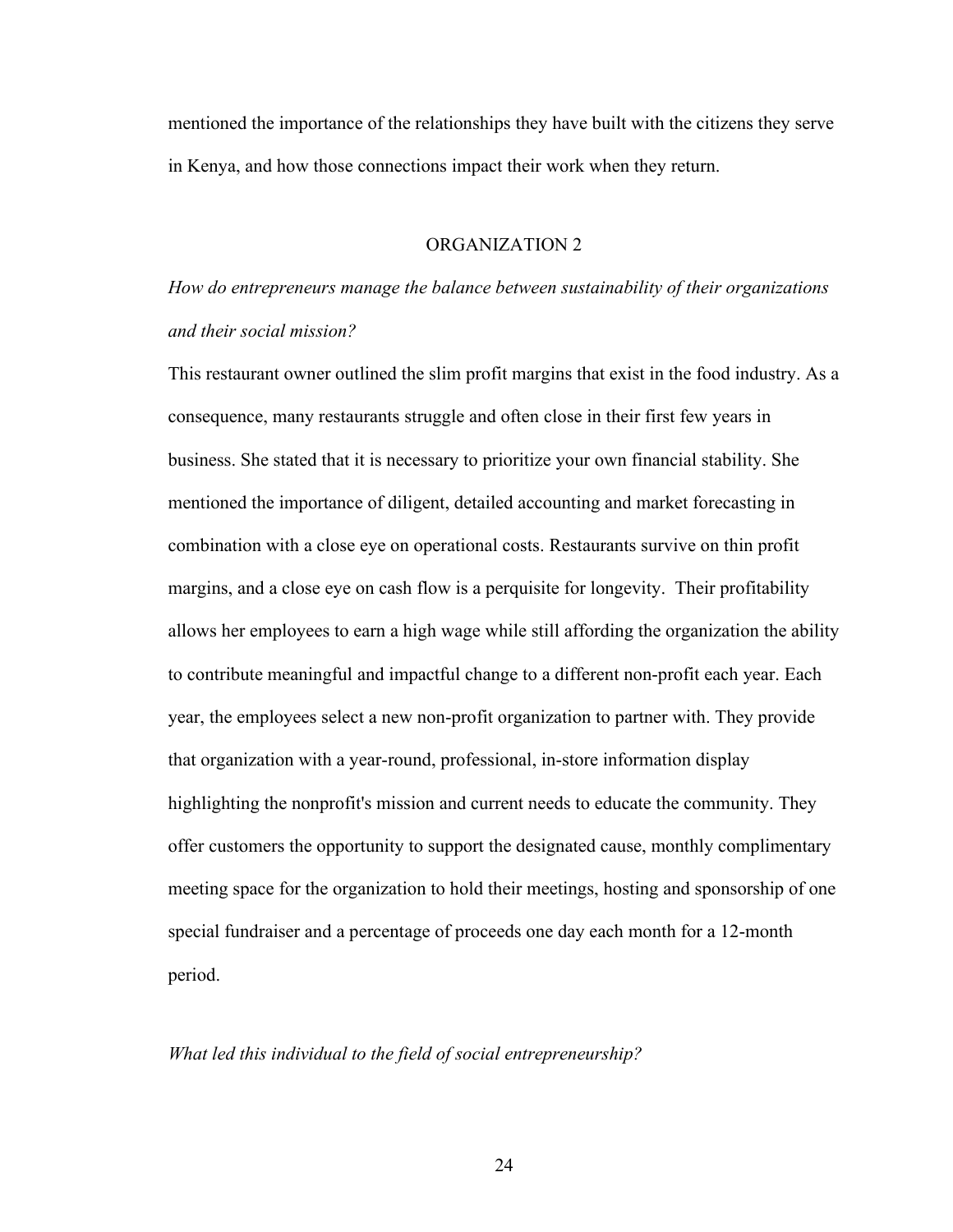She worked as the executive of a sexual violence resource center for several years. She told a story of a moment in her career where she gained a new perspective after spending weeks planning an event that raised sixty dollars. She and many employees lost sight of the beneficial work that attracted them to initially seek employment in this field. This realization motivated her to open a business and create an impactful contribution to her community.

# *Has the formal inclusion of a social mission influenced these individuals and their organizations?*

The first year, the restaurant was able to donate \$32,000 to a local nonprofit. The owner spoke of the impact of the relationships between her employees and the need they're raising money for. The employees spend a year developing relationships with the members of the nonprofit and the connection that comes from those relationships supports their desire to raise money and help the nonprofit.

*What insights can we learn from interview participants' lived-experiences that can inform future research?*

She spoke of the value of the connection that is forged between her employees and the mission. Employees work together to select the nonprofit to partner with each year, their interests and opinions are considered, and together they develop solidarity working toward a cause. Their involvement in the social mission is transformative for their organization. This connection, understanding and empathy, creates an environment where the employees are eager to work to raise money rather than feeling like a portion of their income is being taken away.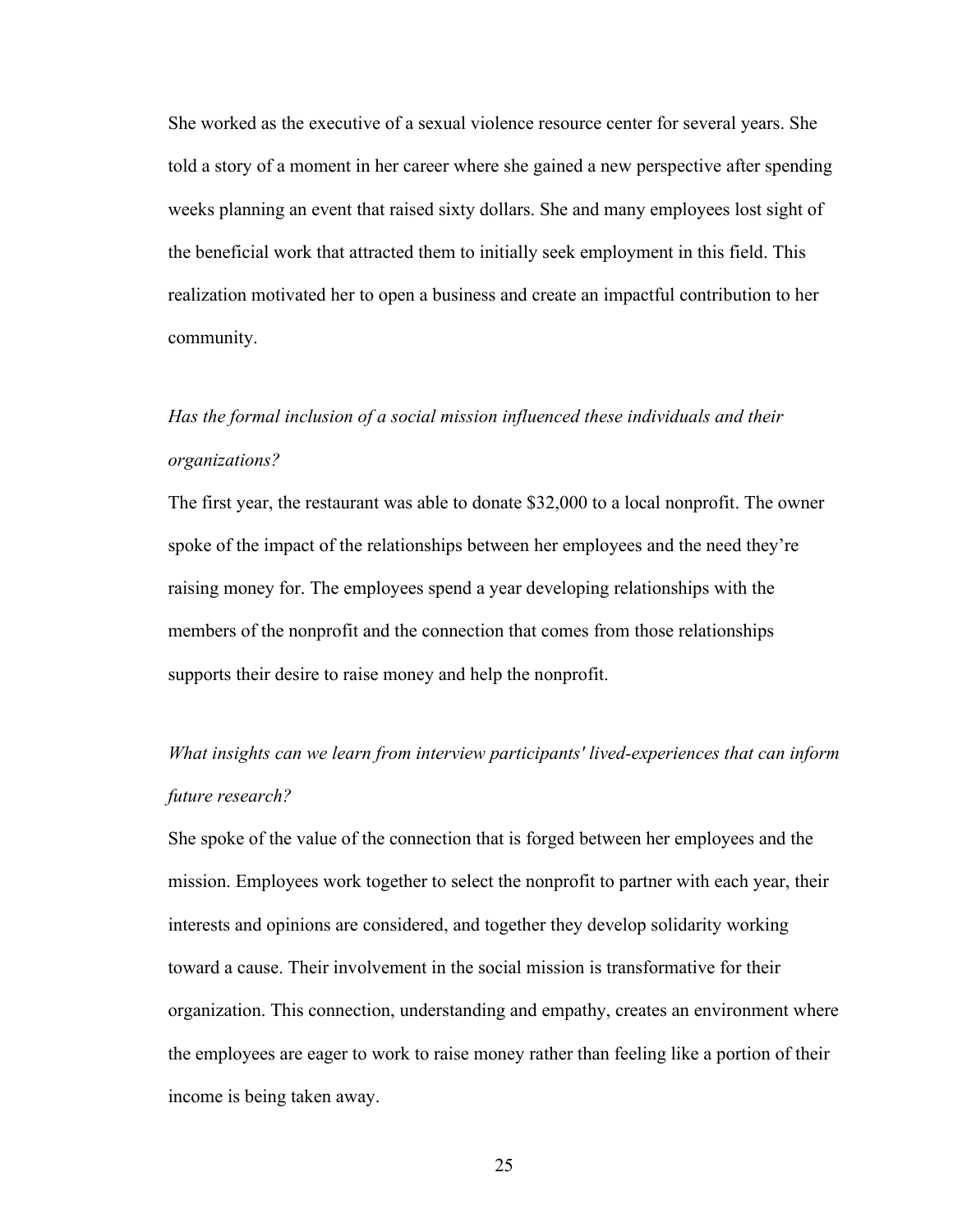#### ORGANIZATION 3

# *How do entrepreneurs manage the balance between sustainability of their organizations and their social mission?*

The founder of this organization witnessed a pattern where elderly people were moved to nursing homes because their families were not equipped to provide adequate care and he described this move as being premature. While nursing home facilities are a valuable, necessary, appropriate and important resource serving families, they remove elderly from their homes and often isolate them from their families. They are also not available in all areas of Kentucky, especially the poorest and most underserved. The founder wanted to create an option for care that would allow elderly individuals to age in place as long as it was feasible and possible, in their homes and in their communities. He wanted to bring an alternative, or option to delay nursing home residency to those who did not previous have another choice. When asked how he manages this business, the owner stated that he neither prioritizes organization sustainability or profits, but that he focuses solely on the people that make up his enterprise; his employees and his customers. They have been in business for over 25 years.

#### *What led these individuals to the field of social entrepreneurship?*

He began his career as a psychologist working with elderly and patients who had suffered a stroke. He found himself sending the majority of his patients to rehab, knowing that after reaching the twenty-two day limit of their stay, they and their families would be forced to decide between bringing their loved ones home or moving them into a nursing home. He stated that the concept of in-home care for inexperienced families can feel daunting and overwhelming and seem like they would require full-time support, causing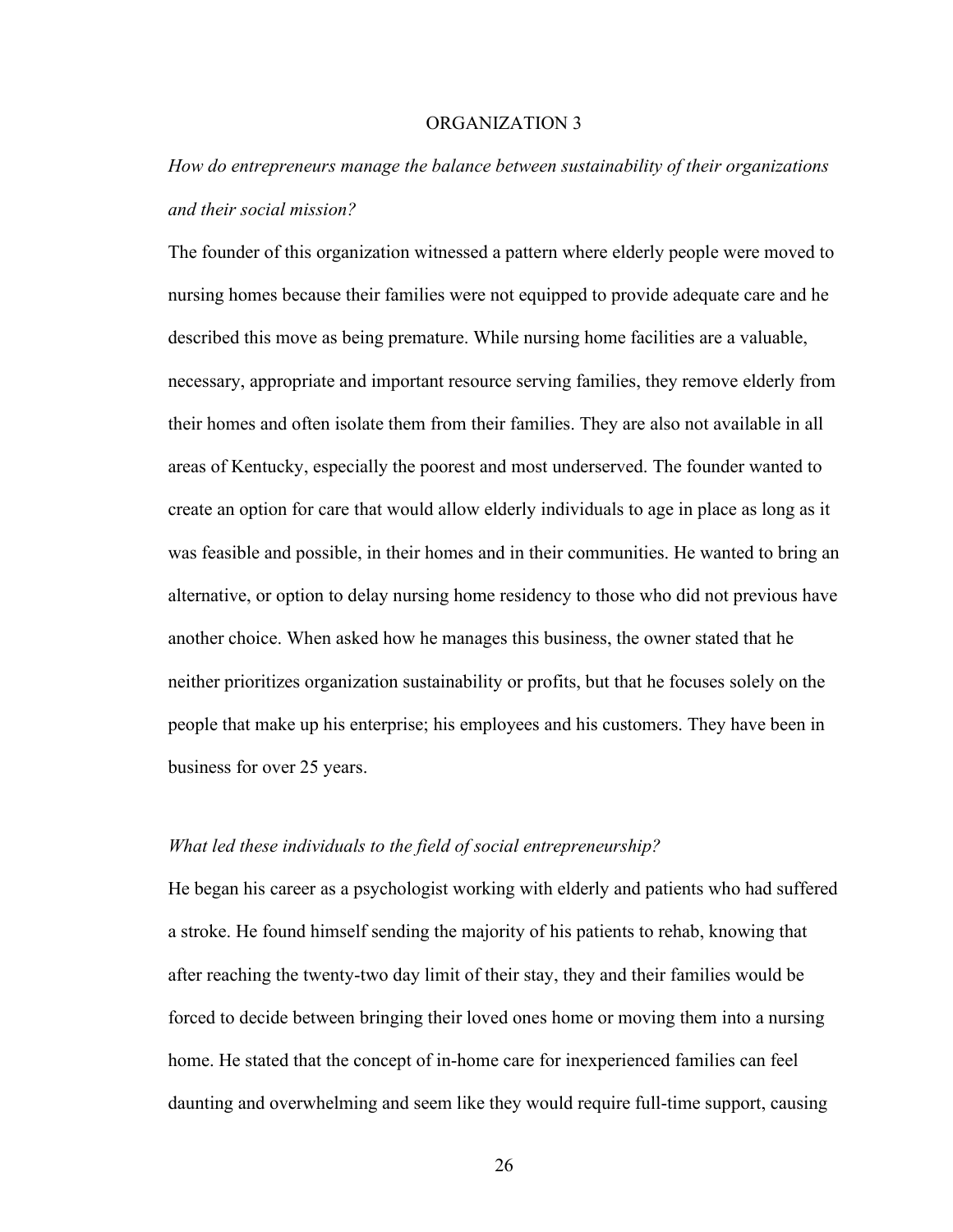fear, panic and uncertainty. The lack of an alternative in this choice encouraged him to see an opportunity and create one.

# *Has the formal inclusion of a social mission influenced these individuals and their organizations?*

The owner stated that one common thread through this project is how noticeably happier people are at work when they focus on purpose fulfillment rather than profits. Their goal is to provide care to individuals in the most underserved counties in Kentucky, where inhome care was not previously available. He stated that the employees he works with learn the stories of the lives of the people they work with and they build strong and loving relationships which he thinks are the key to what keeps employees at the organization motivated and engaged.

# *What insights can we learn from interview participants' lived-experiences that can inform future research?*

He described the work as physically demanding, but that employees see the impact that it makes and the mission energizes them because they are so intimately connected with these individuals' lives. They provide attendant care services in the most underserved, hardest population in the most difficult geographical area, but most of the staff has been with the company for fifteen years or more. They see the impact they make and it gives their work purpose. They are bonded to their clients, and seeing the freedom their clients receive is meaningful.

#### ORGANIZATION 4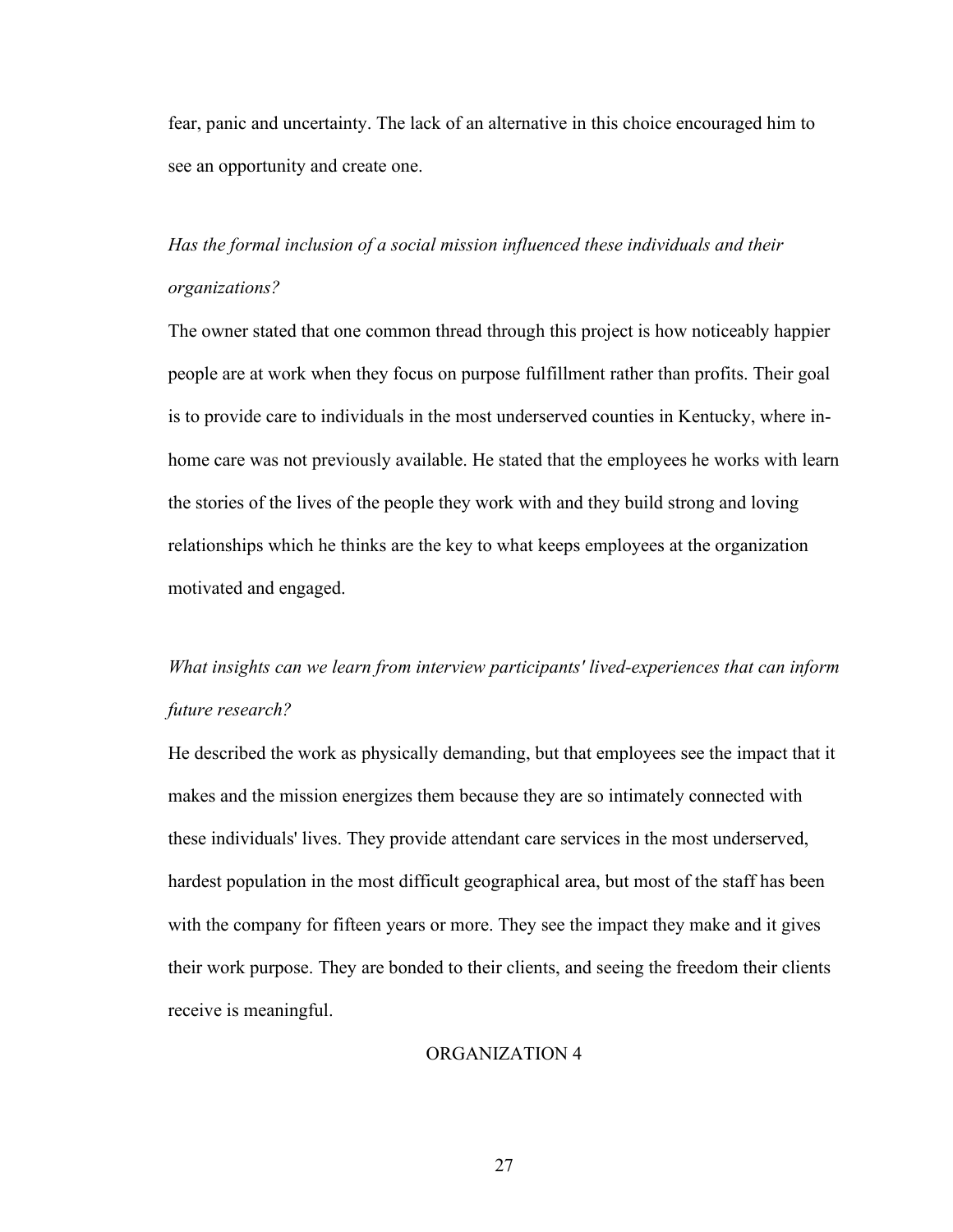*How do entrepreneurs manage the balance between sustainability of their organizations and their social mission?*

This founder created an organization that he hoped would offer support and guidance to those wanting to open a social enterprise. He stated that financial stability has to be prioritized in all organizations. Without a market to access and a margin to gain, there can be no mission. He believes that you have to prioritize creating value, delivering value, monetizing the value before you can even consider a social mission. He offers coaching and training services to social entrepreneurs at a discounted rate and works to connect social entrepreneurs so that they are able to network and share resources.

#### *What led these individuals to the field of social entrepreneurship?*

He started in the for-profit sector, worked as a consultant and had opportunities to engage with a diverse set of organizations who represented many various industries. He had an experience where he learned about microfinance opportunities that were creating job opportunities in India. He credits this experience with snowballing his interest and creating a gateway to his continued interest in social enterprise.

# *Has the formal inclusion of a social mission influenced these individuals and their organizations?*

He stated that the path to getting off the ground is the same in organizations, but stated that in social enterprises the process has the potential to be much more rewarding and engaging.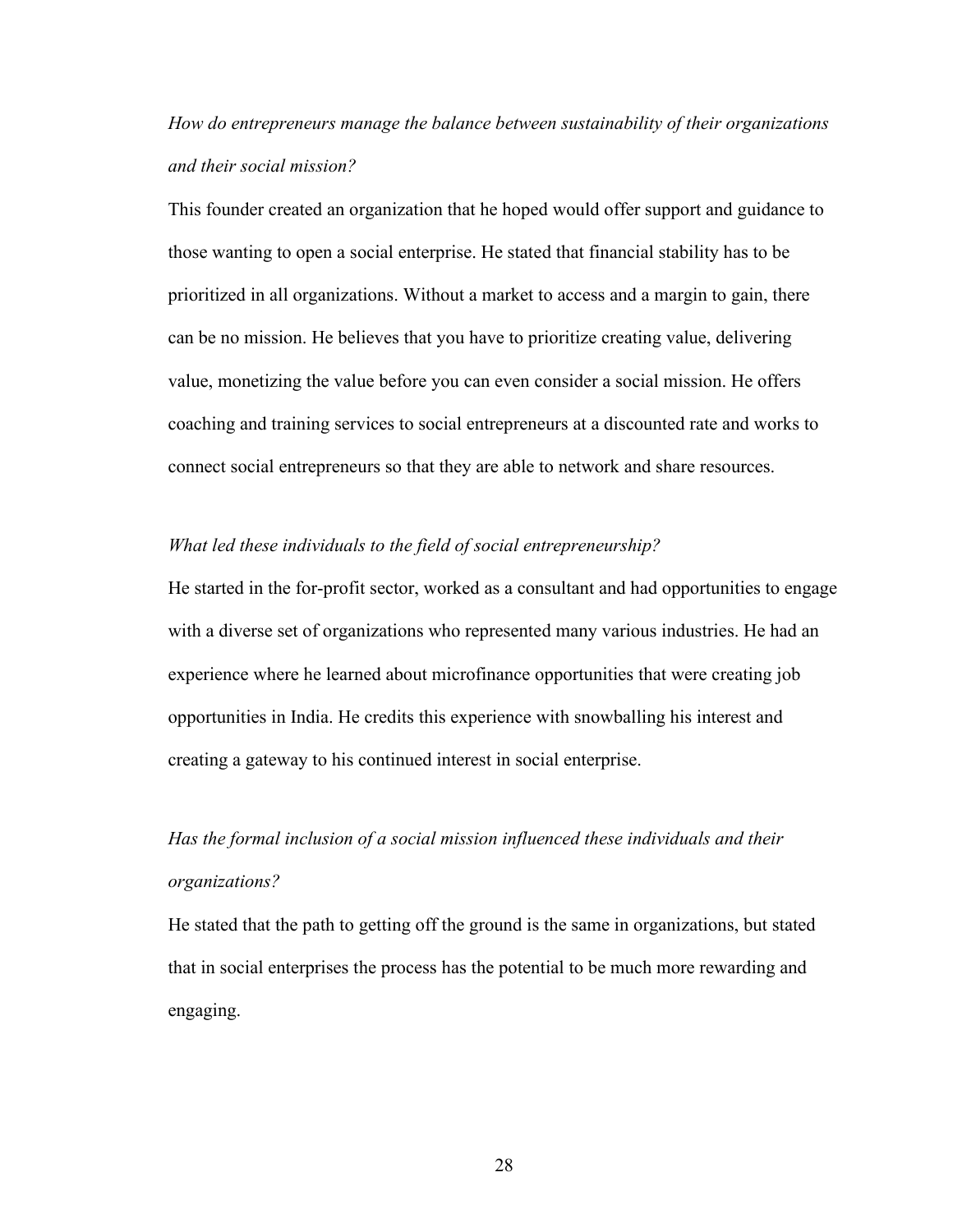*What insights can we learn from interview participants' lived-experiences that can inform future research?*

He identified the importance of the relationship between those who are suffering and those who are not experiencing the vulnerability the social enterprise is working to address. He stated that merely donating a percentage of profits to a cause can make someone feel good, but cultivating empathy and being able to walk with someone in their darkness is transformative, it is something completely different and it creates a lasting impact.

#### ORGANIZATION 5

*How do entrepreneurs manage the balance between sustainability of their organizations and their social mission?*

Their mission is to provide and retain employment opportunities in Southeastern Kentucky. They offer sound financial investments and managerial assistance to coordinate, devise, implement, and promote community, economic, and social development efforts within twenty-two distressed counties. With a long history of profitability, this firm exists on a strong and secure financial foundation, allowing them to focus almost exclusively on social missions and needs in the counties they serve.

#### *What led these change makers to the field of social entrepreneurship?*

Before becoming the Development Director at this organization, he was a grant-writer. He wrote grant and loan applications that funded business lending and entrepreneurial development. He started at this organization in 1998, and now works at the managerial level as the Director of Development.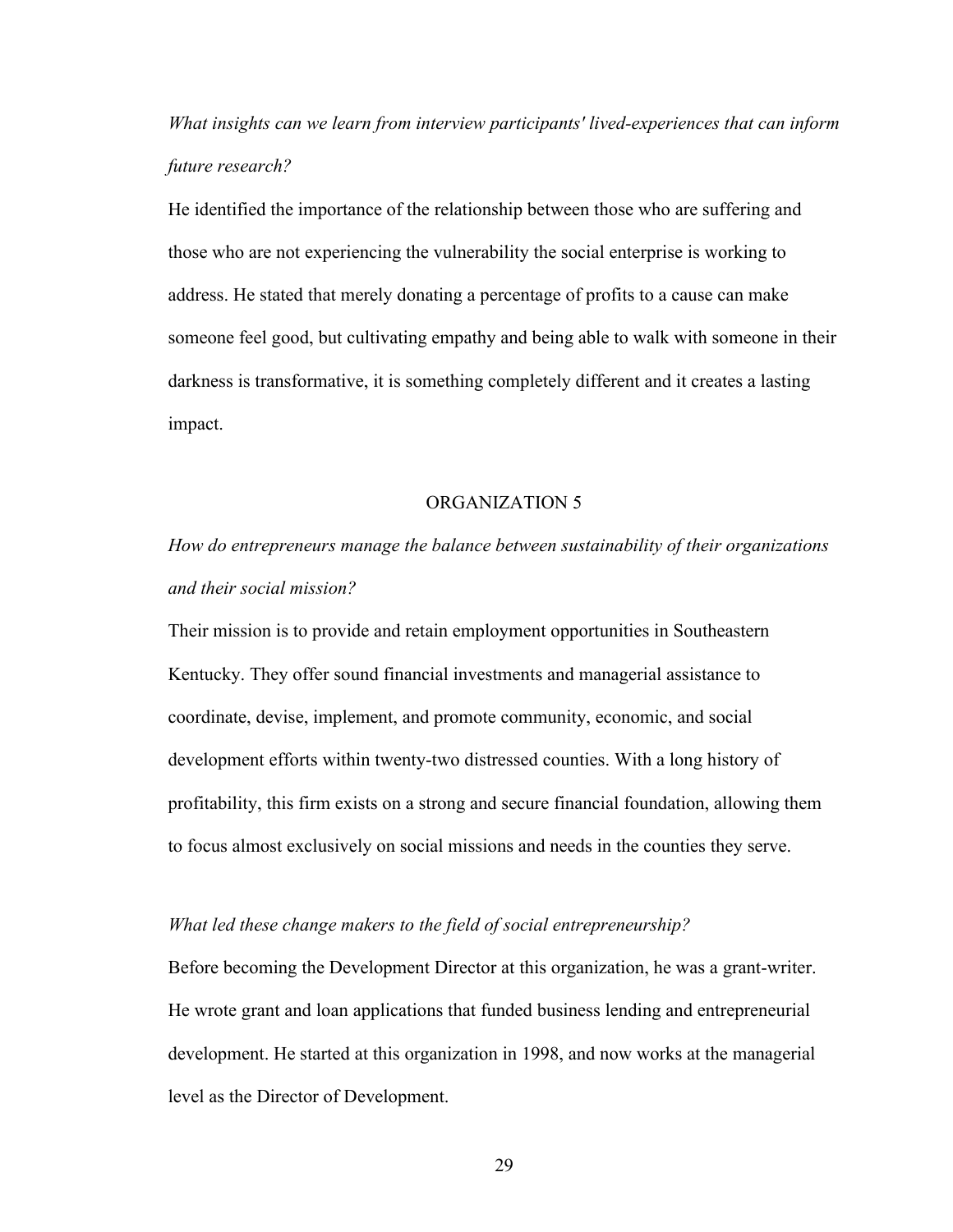*Has the formal inclusion of a social mission influenced these individuals and their organizations?*

He spoke of the importance and benefits of project-based work, and described most of their social enterprise missions as project-based. He spoke of the developmental benefits of identifying problems together with teammates, working together to devise creative solutions, and the connections that are created when they rely one another. These creative projects made coworkers more trusting and appreciative of each other's gifts.

# *What insights can we learn from interview participants' lived-experiences that can inform future research?*

He spoke of the beneficial outcomes of project-based work. A specific example he gave told the story of an attempt to modify a houseboat production facility and outfit it to produce affordable housing units. The 2007 housing market crash and subsequent financial crisis motivated the firm to this. While they did not meet the goals, the team did learn valuable skills, create important relationships, and build valuable bridges between their organization and allies.

#### ORGANIZATION 6

*How do entrepreneurs manage the balance between sustainability of their organizations and their social mission?*

This firm is a business performance and strategy consult group and had 150 million dollars in sales in 2020. Like several organizations previously mentioned, they have a secure foundation that allows them to focus on generating social value without worrying day to day about the financial sustainability of their operations. He stated that the most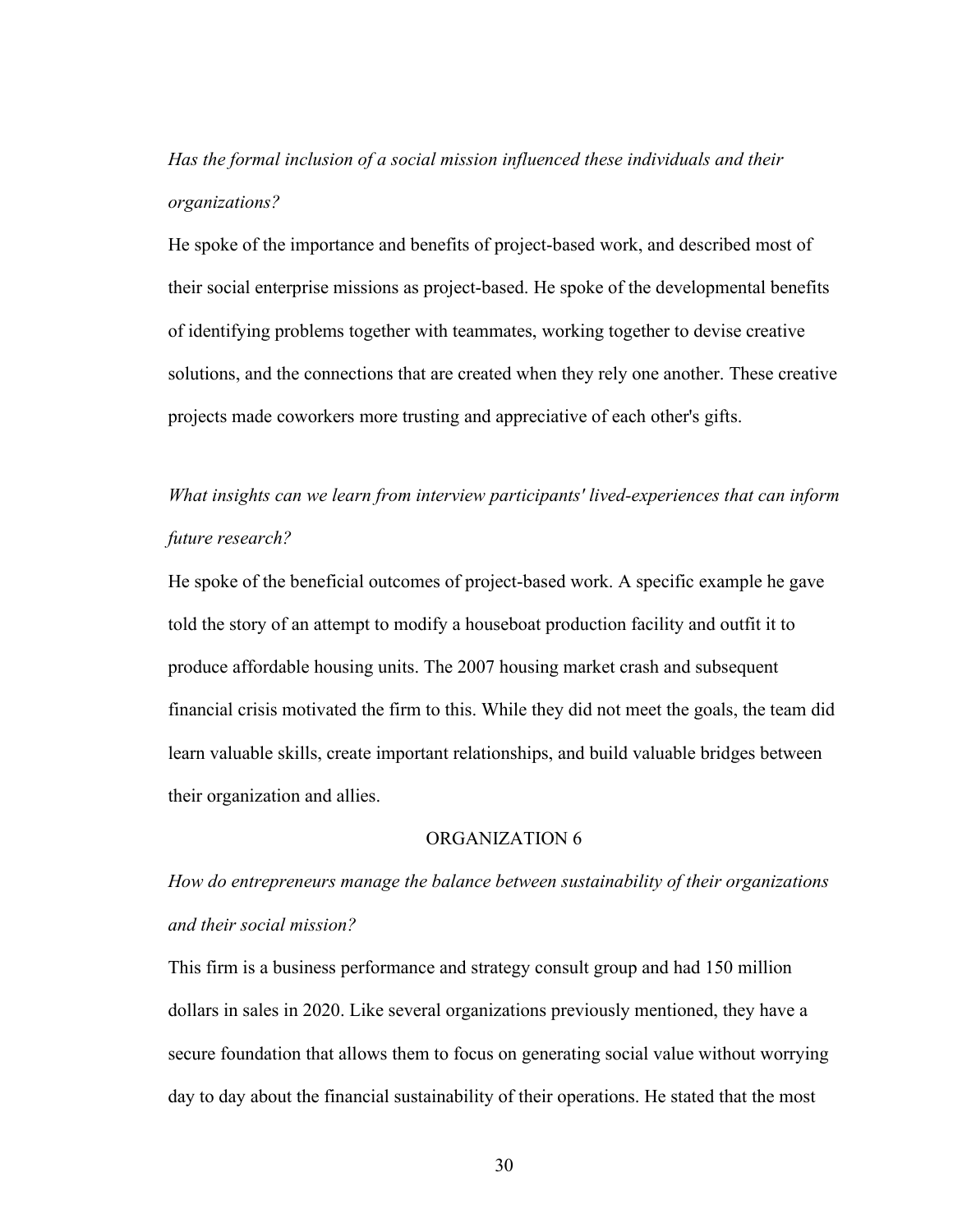significant impact they can make is through the contribution of their talents, so the organization formally developed a Social Impact Program. The projects can receive up to 500 hours of work to reach impactful deliverables, and a grant for up to 50 percent of the project's funding. Deliverables have included volunteer engagement strategy, non-profit workforce training solutions, or communication strategy programming. The options are vast.

#### *What led these change makers to the field of social entrepreneurship?*

He has over thirty years experience as an entrepreneur. During this time, he was witness to the ability small businesses have to generate creative solutions to problems being faced. This served as inspiration for him to see the potential that organizations have to transform the communities where they exist.

# *Has the formal inclusion of a social mission influenced these individuals and their organizations?*

He stated that his organization observed a measurable difference when they started investing more time in their social impact program. They felt a sense of obligation to their community and thought they had a moral responsibility to give back.

*What insights can we learn from interview participants' lived-experiences that can inform future research?*

He spoke of the beneficial outcomes observed by the social impact program. These programs created opportunities for his team to not only use their professional skills in new and creative ways, but also built stronger connections between his organization and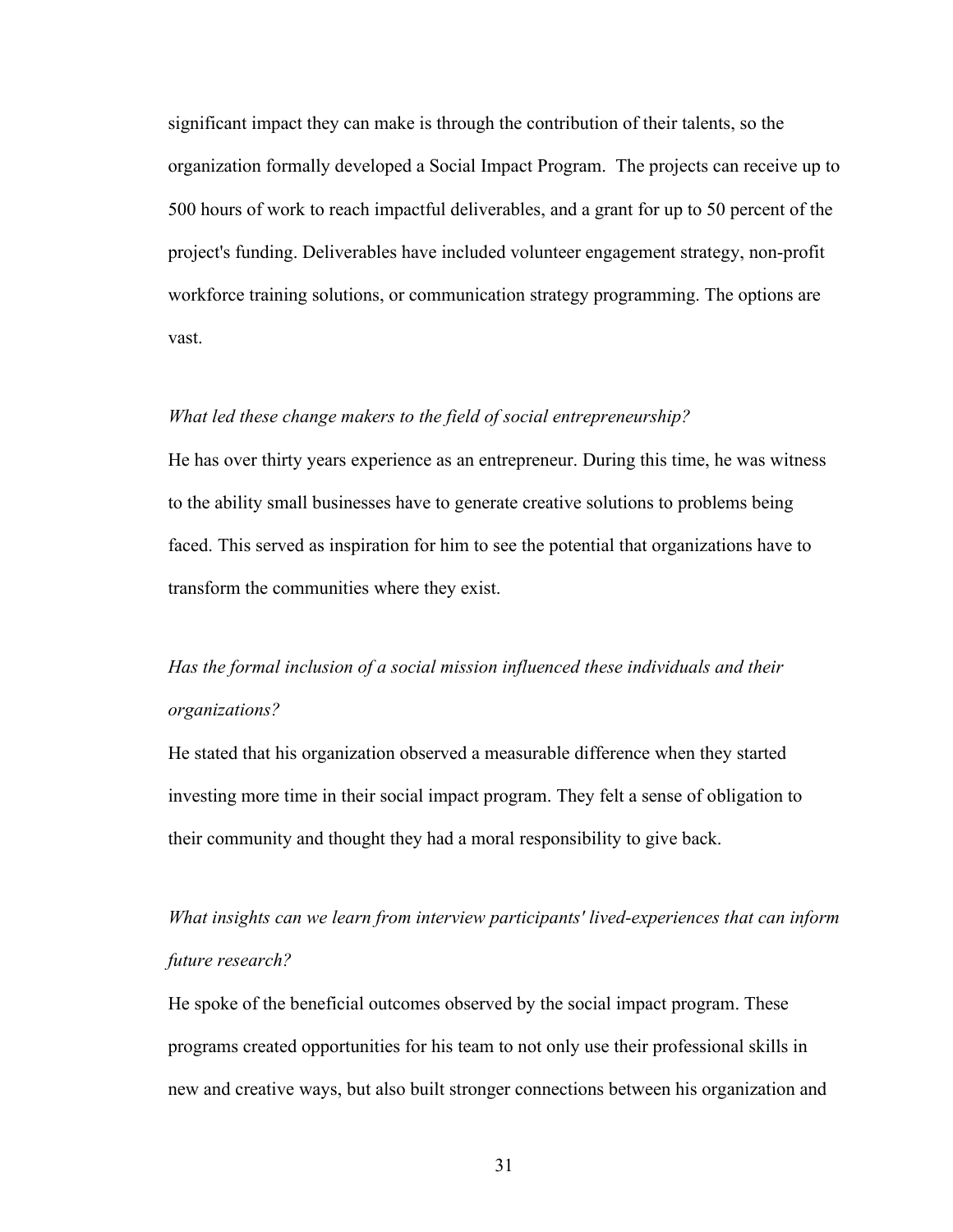the community. It made his employees more aware of social issues that were impacting the lives of vulnerable members of their communities.

#### THEMES:

*Relationships between coworkers:* The interview responses challenged my perceptions about relationships at work. Before this study, I believed the connections we share with coworkers have professional boundaries that are distinct from family and friends. I believed we rely on our personal relationships to experience genuine connection and authentic belonging, while leaving work relationships to more surface-level professionalism.

 Interview participants 1, 2, 3, 4 and 5 spoke of how the inclusion of a social mission contributed to stronger networks of relationships among coworkers. Working together to address problems and vulnerabilities in their communities and strived to increase solidarity and trust. They described the close connections that they feel with their coworkers and attributed the social component of their work for these more authentic relationships. Three interview participants described their organizations as being less lonely because of their social mission.

*Organizational Outcomes*: Participants 1, 2, 3 and 6 credited the inclusion of a social mission with making their firm operate more effectively. Participants stated their organization's social mission increased the sense of meaning found in their work. Having a social goal at work contributed to an increase in importance and value in their jobs. A greater sense of purposeful engagement helped reduce employee burnout and increase employee tenure and engagement.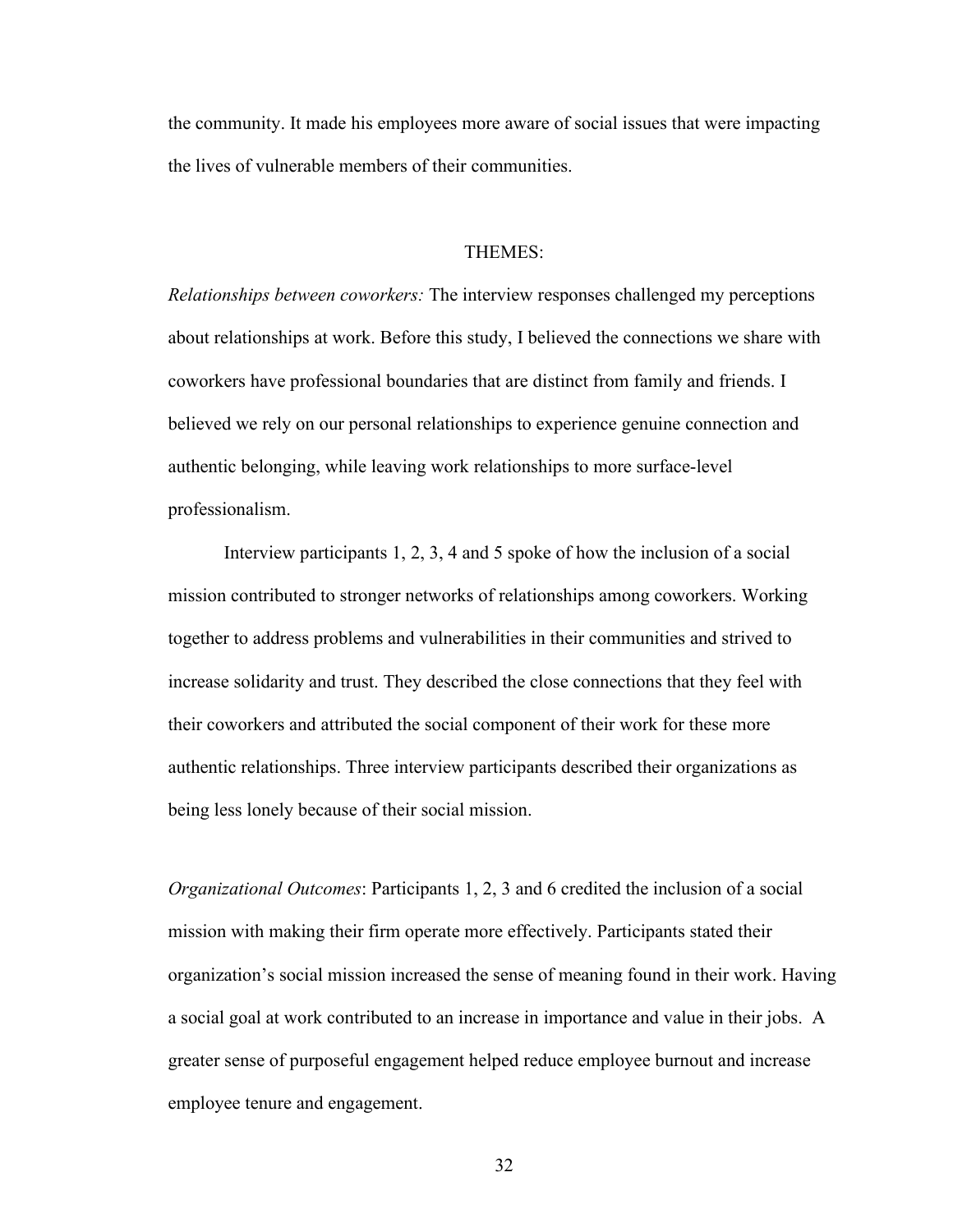*Creativity*: Participants representing organizations 2, 4, 5, and 6 described the benefit of creative problem solving that comes from social enterprise work. These leaders described a beneficial opportunity that allowed them to utilize their skills and abilities in new ways to face challenges. They spoke of the developmental outcomes gained from experiences and described task-oriented or project-based creative projects that contributed to increased professional creativity. Having an opportunity to utilize a firm's skills and abilities in new ways was seen as developmental for the organization.

*Relationship to social need*: The final theme that emerged from this research was the significance of the connection between those at the firm and the social need they are working to address. Participants 1, 2, 3 and 6 described the informed awareness of the problem and a genuine connection to those who are vulnerable to it as a necessity for effectively engaging in this work. Genuine impact cannot be made without a foundation of empathy and connection to those experiencing the problem.

 In some cases, these bonds were a result of the social mission work being done by the enterprise. This supports that it is not necessarily a prerequisite that individuals are required to have a connection to the issues their social mission is working to address, but by engaging in these practices, connections rooted in empathy are often formed.

#### CONCLUSION:

When I began this research project, I wanted to collect and share hard-earned insights from social enterprises. I wanted to see what lessons social entrepreneurs had learned and see how that value could be made available to other entrepreneurs. The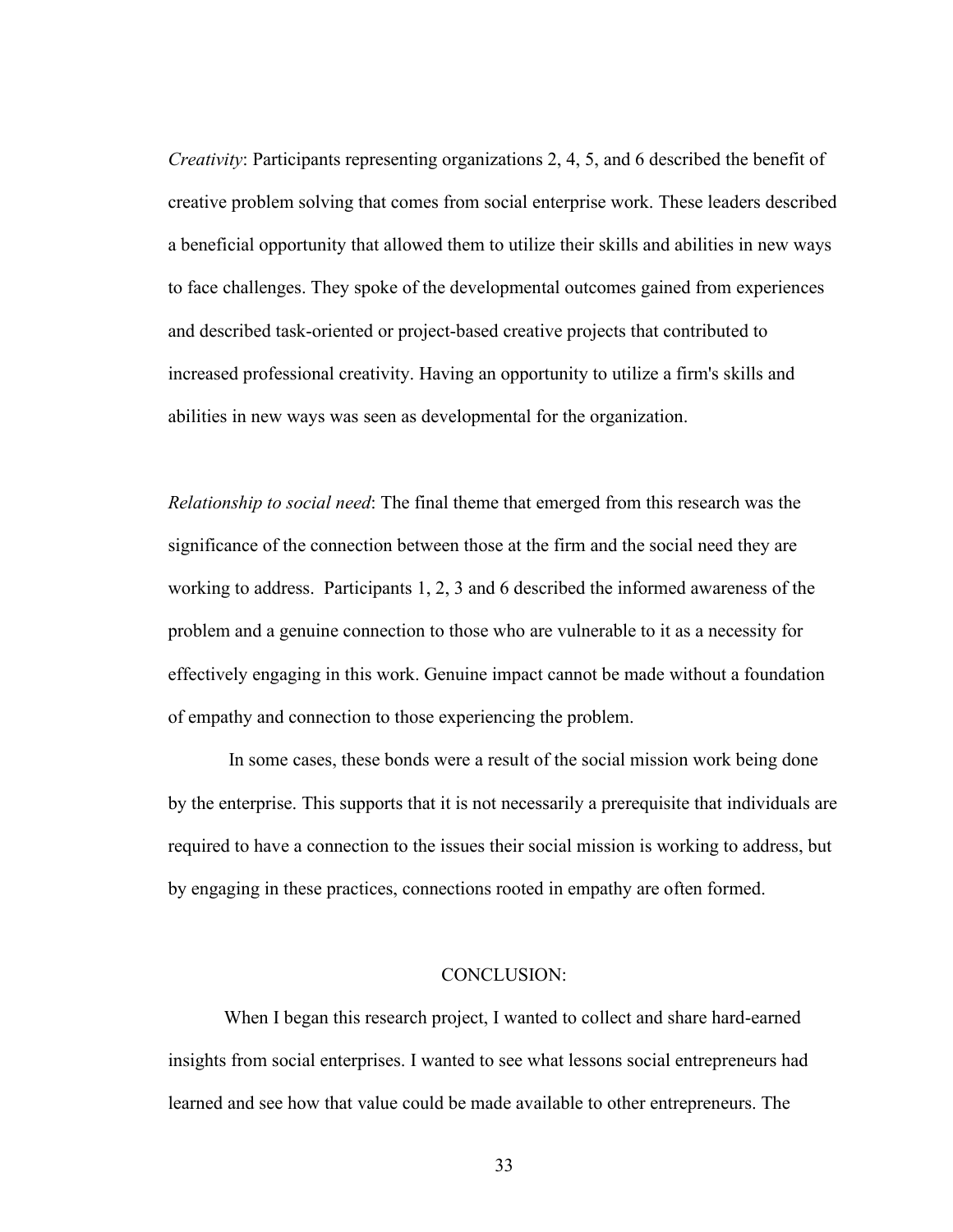majority of interview participants had experience working in non-profits. There was a pattern where many of them grew tired of the fundraising component of their work and felt they could create a greater impact through an enterprise that prioritized profits and incorporated their social mission into their operations.

 I found a pattern of positive and developmental outcomes consistently observed when social mission was incorporated into business operations. These positive impacts were observed in the relationships between coworkers, the experience that employees have at work and in the operations of the organization. These themes supported that businesses tend to operate more efficiently and effectively when they are connected to a mission within their communities. Entrepreneurs each identified their social mission as being a constructive asset to their organization and to their operations. Each organization felt like their firm was made better by the inclusion of their mission.

 A common point that connected these participants was that they were not attributing these positive outcomes solely to their socially focused work, but most gave the credit to the relationships that were built from doing the work with vulnerable individuals. Many participants felt like the connections built from the mission yielded measurable benefits within their firms. This supports that it is not performing the mission-focused work that yields these benefits for the firm, but its source is the empathy forged with those in need of support. The connections between a social enterprise and those experiencing the problems the organization is working to address are vital and this highlights the need to further exploration in future research.

#### LIMITATIONS: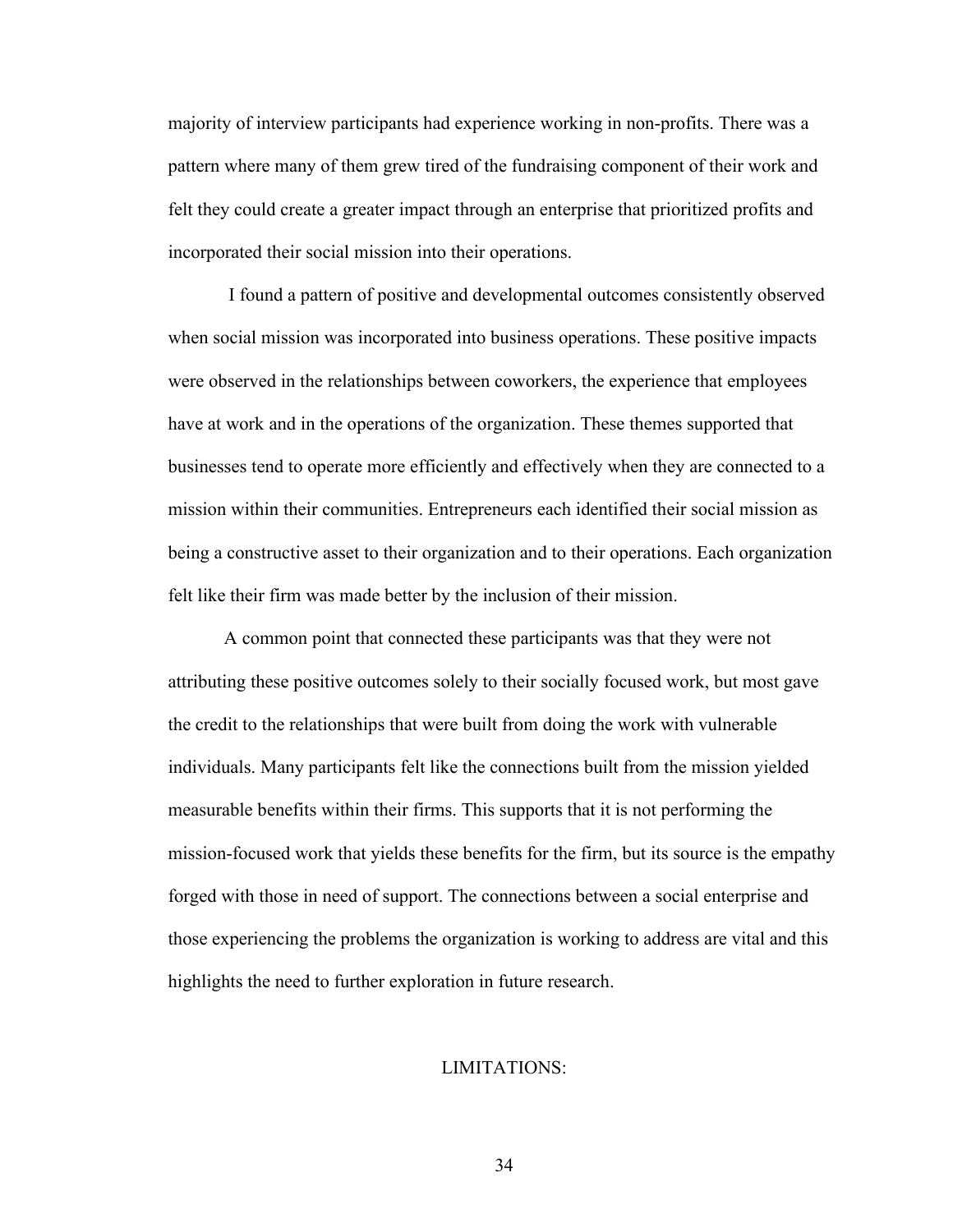A limitation of this research was caused by the sampling method used. The reputational method of sampling identified leaders of successful, sustainable organizations. These organizations were not burdened by worries of their financial sustainability and their success allowed them to engage in a social mission and not make profit-focused work their sole priority. It would have been beneficial to have participants in this study who did not have the same secure financial footing who could share their experiences.

 I made no specific request to be connected to owners and managers of highly profitable businesses, but those who have achieved financial success often become the most obvious examples for informants to recommend.

 This research was also limited by the absence of a comparison control group from organizations who are not social enterprises, with both for-profit and non-profit representation. Participants spoke of how their organizations benefited from their social mission, but this argument suffers from the absence of a comparison group to provide clarity to this argument.

 The ongoing impact of the COVID-19 pandemic made it impossible to meet with and conduct interviews in person. It prevented me from visiting many organizations that were featured in this project. I believe that visiting these locations could have offered greater clarity into their operations and a more nuance in the data collection.

 The list of knowledgeables yielded participants concentrated in the Lexington, Louisville and Northern Kentucky areas. A more thorough list of knowledgeables could have connected me with more entrepreneurs from more diverse settings and added complexity to the stories shared.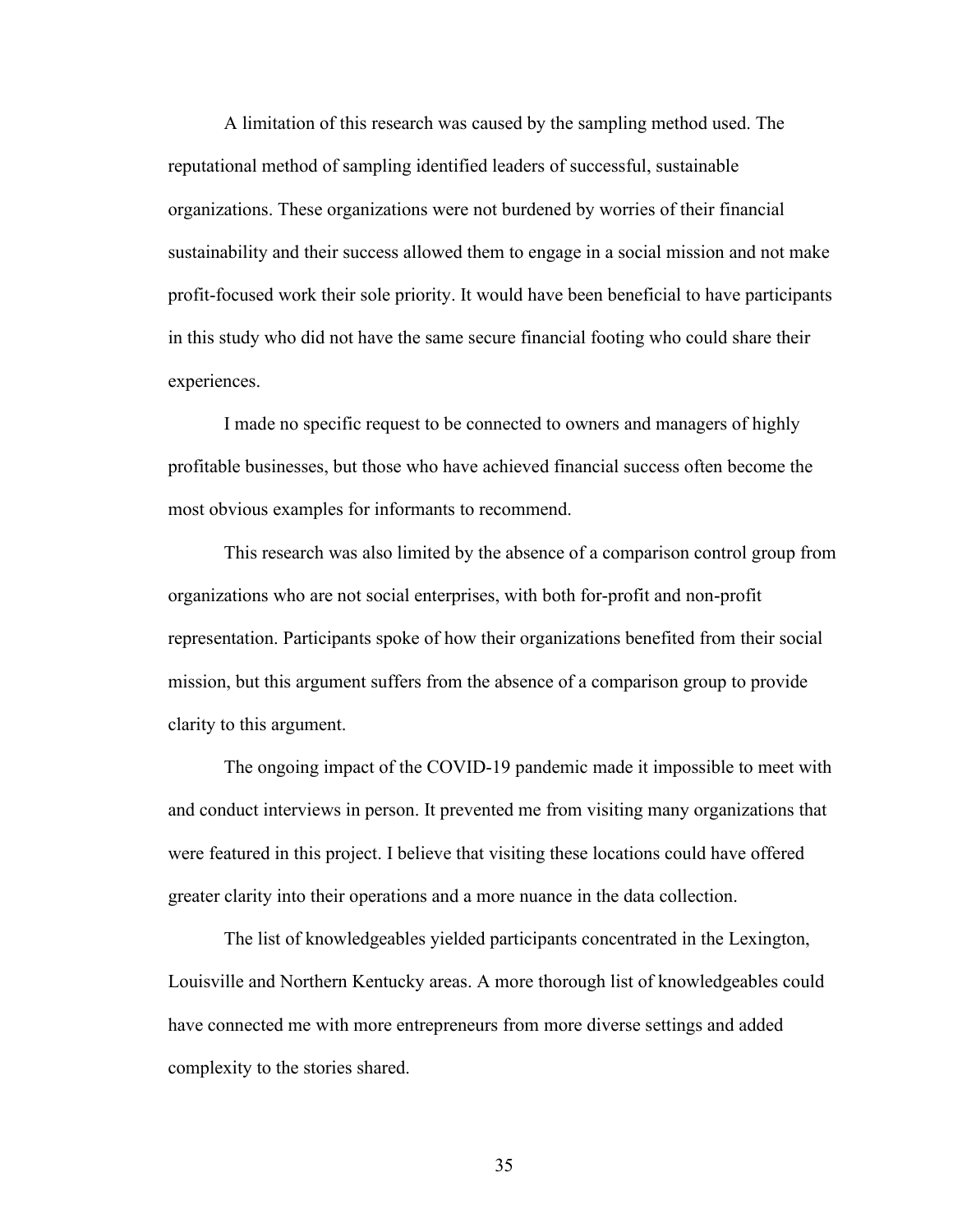The final limitation for this study is how I am informed by my own small business experience. I manage a small sporting goods store in Lexington, KY that my grandparents opened nearly fifty years ago. In many ways, it operates in the same manner it did the year it opened. It is a low-tech organization that relies highly on the relationships we have built with customers in our community. This experience informs my personal views of small businesses, and may have prevented me from spending time exploring organizations that look much different from my own.

I believe there is a growing collective desire, especially among individuals entering the workforce or changing career paths, to do work that generates a positive impact. After conducting these interviews, that belief has been reinforced. When considering jobs or career paths, many young professionals examine the meaning and fulfillment they will gain and the social contribution they will be making within their communities. We are no longer focusing primarily on income and are becoming more aware of how the inclusion of a social mission can be transformative at work. I believe and hope this trend will continue. I also see how uniquely equipped small businesses and entrepreneurs are to do this work, because of the intimate connections to the populations where they exist. I feel fortunate to have been given the opportunity to learn from these business leaders the experience has motivated me and deepened my curiosity to gain greater insight into how small businesses can be change makers for the public good.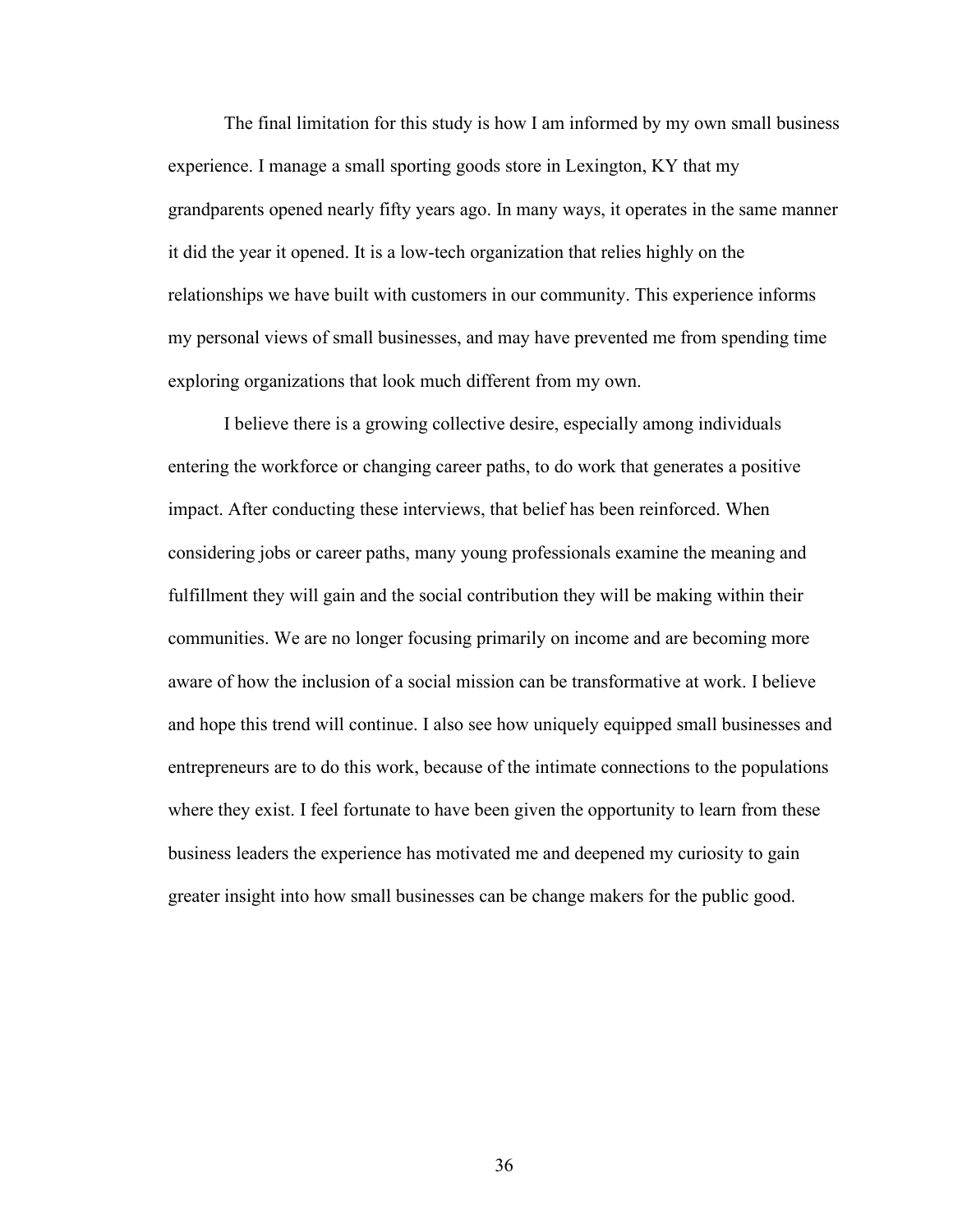#### REFERENCES

- Abu-Laban, B. (1965). The reputational approach in the study of community power: A critical evaluation. The Pacific Sociological Review, 8(1), 35-42.
- Amin, Ash. 2009. Extraordinarily ordinary: working in the social economy. Social Enterprise Journal5 (1), pp. 30-49.

Bakker, A. B., Blanc, P. M., & Schaufeli, W. B. (2005). Burnout contagion among intensive care nurses. Journal of Advanced Nursing,51(3), 276-287. doi:10.1111/j.1365-2648.2005.03494.x

- Barth, Fredrik. 1993. Balinese Worlds. Chicago, University of Chicago Press
- Bhattacharyya, J. (1995). Solidarity and Agency: Rethinking Community Development. Human Organization,54(1), 60-69.

doi:10.17730/humo.54.1.m459ln688536005w

- Bourdieu, P. (1977). Outline of a theory of practice. Cambridge: Cambridge University Press.
- Brown Brené. (2019). Braving the wilderness: The quest for true belonging and the courage to stand alone. Random House. P.54
- Burnett, H. J. (2017). Revisiting the Compassion Fatigue, Burnout, Compassion Satisfaction and Resilience Connection Among CISM Responders. SAGE Open,7(3), 215824401773085. doi:10.1177/2158244017730857
- Cacioppo, J., & Patrick, W. (2008). Loneliness: human nature and the need for social connection, 46(03).<https://doi.org/10.5860/choice.46-1765>
- Cohen, L., Manion, L., & Morison, K. (2007). Research Methods in Education. (6th ed.). London: Routledge.
- Creswell, John W.; J. David Creswell. Research Design Qualitative, Quantitative, and Mixed Methods Approaches (2010).
- Ehrenkrantz, D. (2014, February 26).
	- Why You Should Run Your Business Like a Nonprofit. Retrieved March 26, 2021, [https://www.forbes.com/sites/forbesleadershipforum/2014/02/26/why-you](https://www.forbes.com/sites/forbesleadershipforum/2014/02/26/why-you-should-)[should-r](https://www.forbes.com/sites/forbesleadershipforum/2014/02/26/why-you-should-)un-your-business-like-a-nonprofit/#3ba52719fcf1
- Giddens, A. (1979). Central problems in social theory. Berkeley, CA: University of California Press.

Giddens, A. (1984). The constitution of society. Cambridge: Polity Press

- Kay, A. (2005). Social capital, the social economy and community development.
- Community Development Journal, 41(2), 160–173.
- https://doi.org/10.1093/cdj/bsi045
- Kegan, R., & Lahey, L. L. (2001). The real reason people won't change. Harvard, MA: Harvard Business Review.
- Kegan, R., & Lahey, L. L. (2009). From Subject to Object: A Constructive- Developmental Approach to Reflective Practice. Handbook of Reflection and Reflective Inquiry,433-449. doi:10.1007/978-0-387-85744-2\_22
- Kerka, S. (2003). Community asset mapping. Clearinghouse on Adult, Career, and Vocational Education: Trends and Issues Alert, 47, 1-2.
- Kretzmann, J., & McKnight, J. P. (1996). Assets-based Community Development. National Civic Review, 85(4), 23–29. https://doi.org/10.1002/ncr.4100850405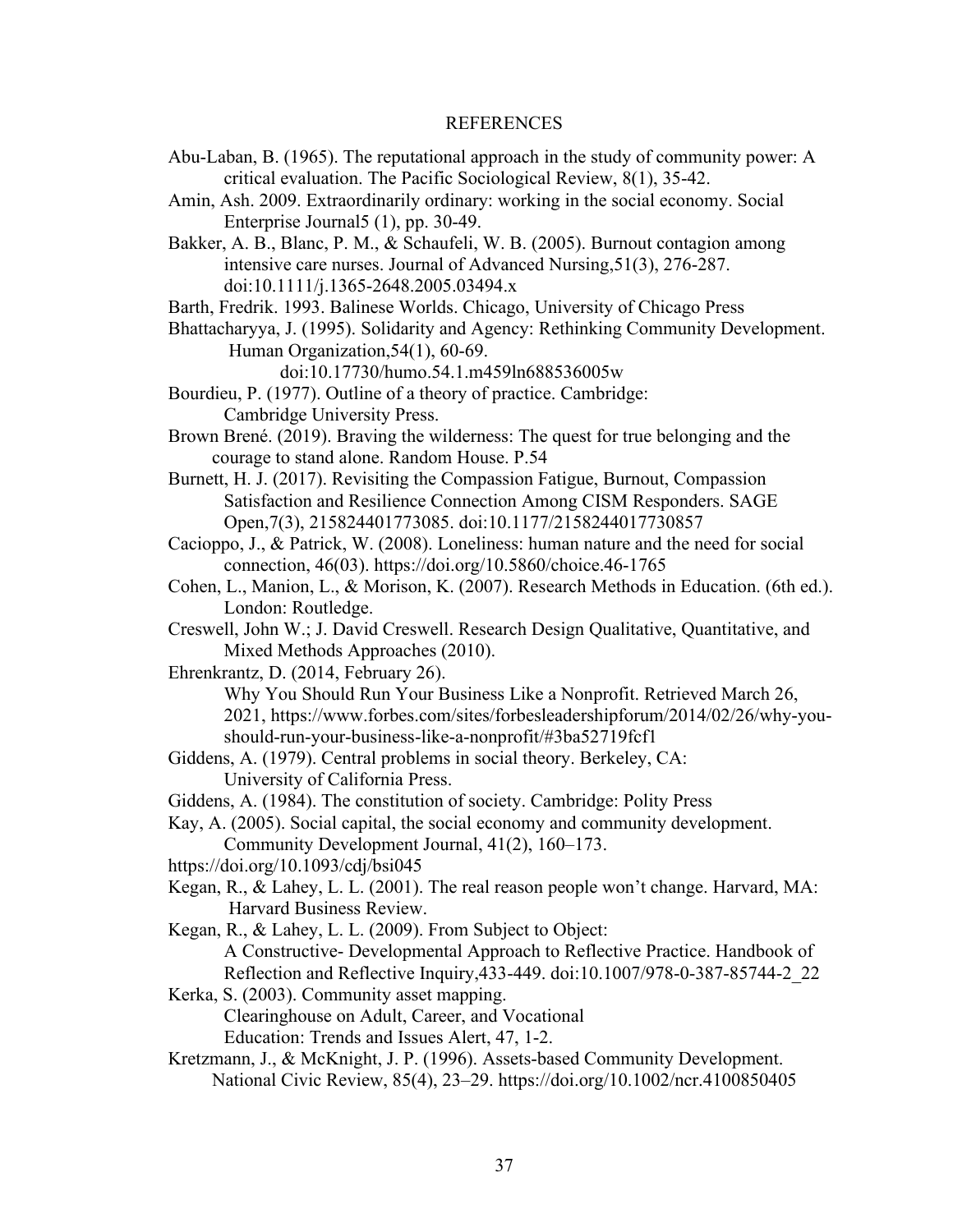- Mair, J., & Marti Lanuza, I. (2005). Social Entrepreneurship Reserach: A source of explanation, prediction and delight. SSRN Electronic Journal, 40. https://doi.org/10.2139/ssrn.673446
- Mandrysz, W.(2020). Community-Based Social Economy –Social Capital and Civic Participation in Social Entrepreneurship and Community Development. Management Dynamic in the Knowledge Economy. 8(1), 85 , DOI 10.2478/mdke-2020-0006ISSN: 2392-8042(online)
- Maslach, C. (2015). Burnout, Psychology of. International Encyclopedia of the Social & Behavioral Sciences, 929-932. doi:10.1016/b978-0-08-097086-8.26009-1
- Mosher-Williams, Rachel, (2018) Strength of Social Enterprise, Stanford Social Innovation Review.

[https://ssir.org/articles/entry/the\\_strength\\_of\\_the\\_social\\_enterprise#bio-footer](https://ssir.org/articles/entry/the_strength_of_the_social_enterprise#bio-footer)

- Peredo, A. M., & McLean, M. (2006). Social Entrepreneurship: A critical review of the concept. Journal of World Business, 41(1), 56–65. <https://doi.org/10.1016/j.jwb.2005.10.007>
- Peredo,A.M.,&Chrisman, J.J. (2006).Toward a Theory of Community-Based Enterprise. Academy of Management Review, 31(2),309-328. doi:10.5465/amr.2006.20208683.
- Petrik, A. (2021, November 22). Council post: Small business is all about relationships. Forbes. Retrieved December 1, 2021, from https://www.forbes.com/sites/forbesbusinesscouncil/2021/11/22/small-business-isall-about-relationships/?sh=13aa72da3266
- Pink, D. H. (2018). Drive: the surprising truth about what motivates us. Canongate Books.
- Saebi, T., Foss, N. J., & Linder, S. (2018). Social Entrepreneurship Research: Past Achievements and Future Promises. Journal of Management, 45(1), 70–95. <https://doi.org/10.1177/0149206318793196> sba.gov Small Business Size Standards. Table of size standards. [https://www.sba.gov/document/support--table-size-standards.](https://www.sba.gov/document/support--table-size-standards)
- Seventh Generation. (2014, July 21). From seventh generation to sustain: from https://www.seventhgeneration.com/blog/seventh-generation-sustain-10-questionsjeffrey-hollender
- Schaufeli, W. B. (2013). The social psychology of job stress: The case of burnout. doi:10.1037/e536912011-009
- Social Enterprise Alliance. (2010). Succeeding at social enterprise: Hard-won lessons for nonprofits and Social Entrepreneurs. Jossey-Bass.
- Sorenson, S. (2021, October 25). How employee engagement drives growth. Gallup.com. Retrieved February 3, 2021, from [https://www.gallup.com/workplace/236927/employee-engagement-drives](https://www.gallup.com/workplace/236927/employee-engagement-drives-%09growth.aspx)[growth.aspx.](https://www.gallup.com/workplace/236927/employee-engagement-drives-%09growth.aspx)
- Tait, J., Bokemeier, J, & Bohlen, J. (1988). Identifying the community power actors: A guide for change agents. North Central Regional Extension Publication 59. Retrieved from http://www.soc.iastate.edu/extension/pub/comm/NCR59.pdf
- Tashakkori, A., & Teddlie, C. (2010). Sage handbook of mixed methods in social & behavioral research. Sage.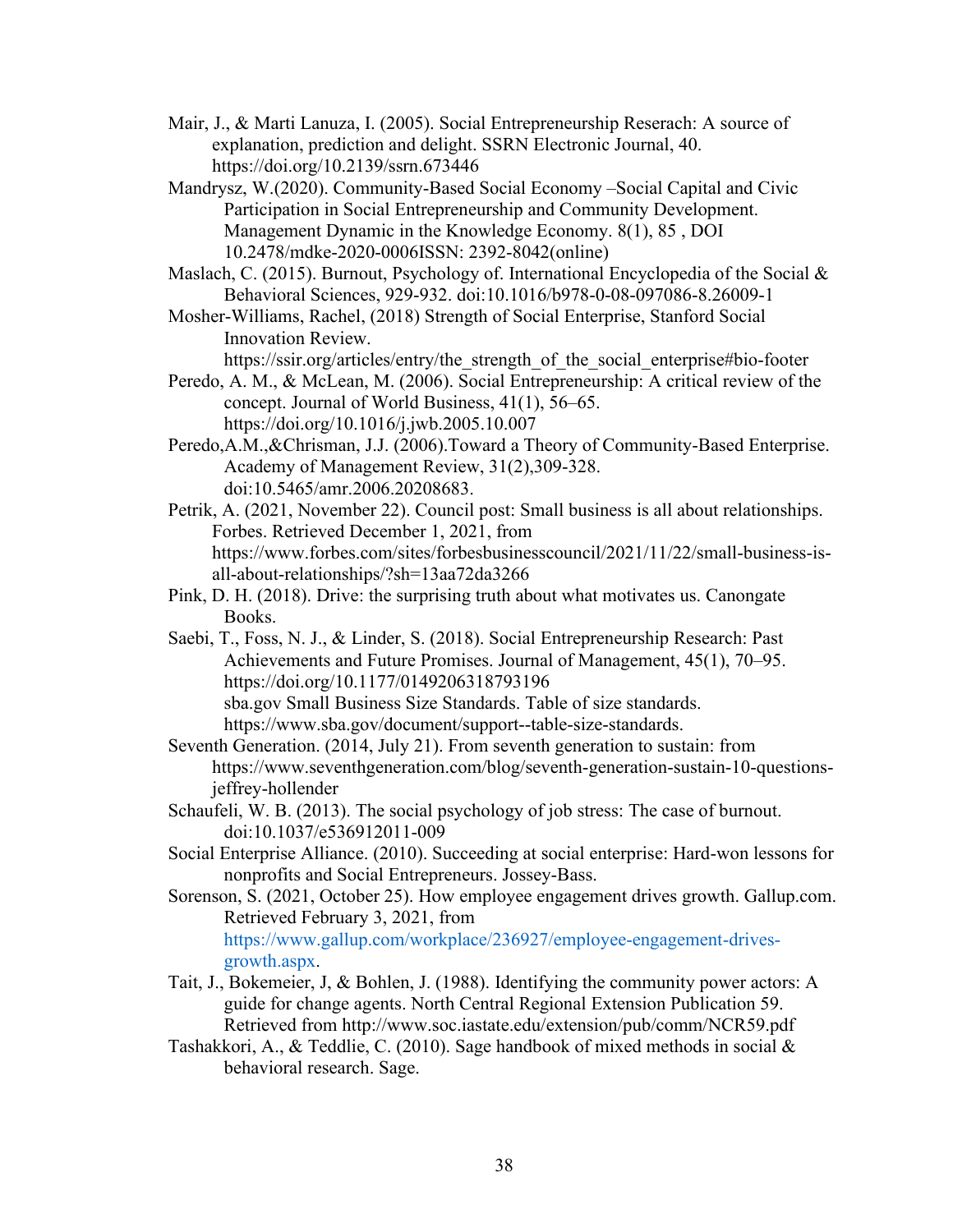Wenger, Etienne. 2008. Communities of Practice. Learning, Meaning and Identity. Cambridge, University Press